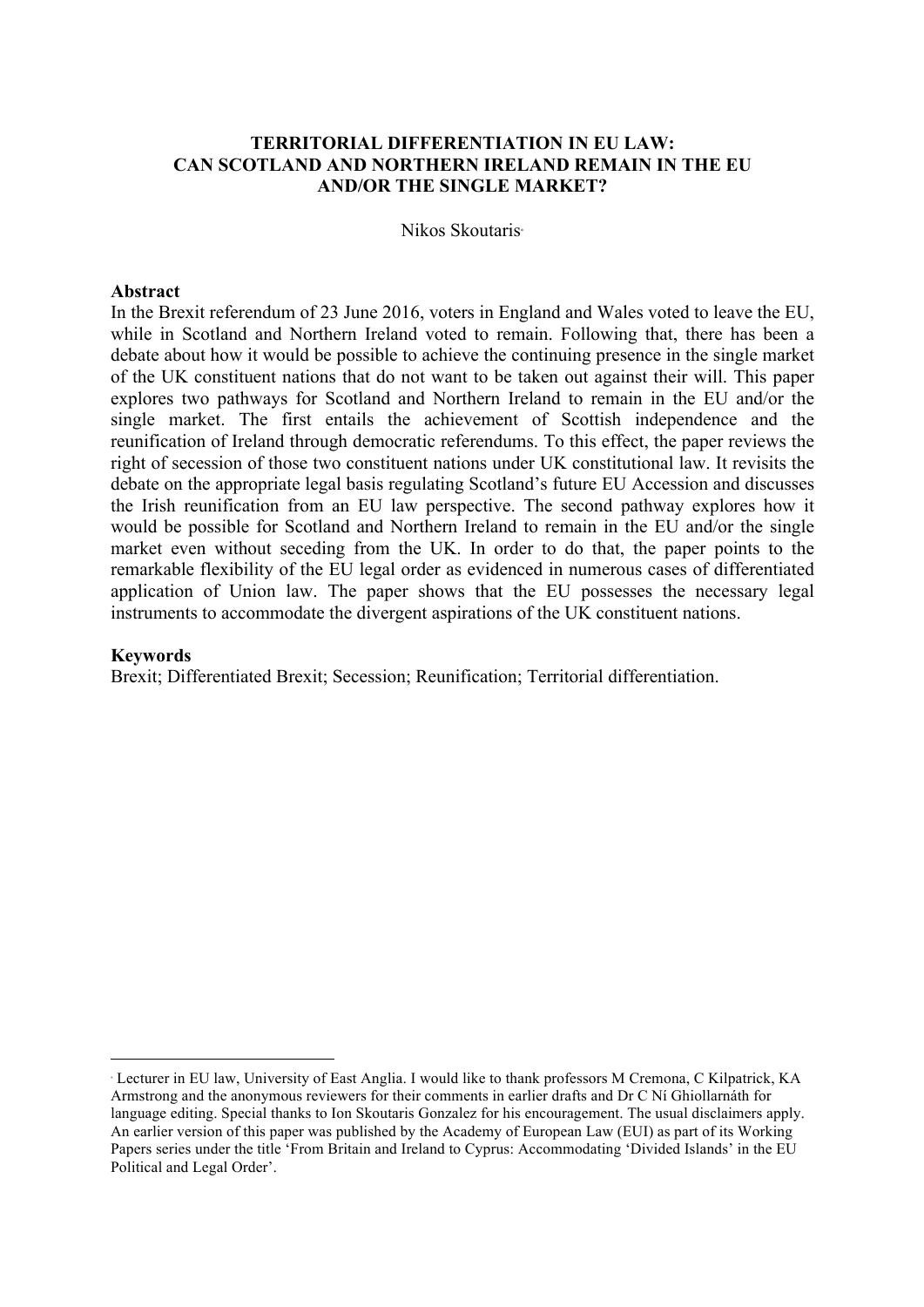# I. INTRODUCTION

On 23 June 2016, 52 per cent of voters that participated in the Brexit referendum voted to leave the EU. Still, Scotland and Northern Ireland, two out of the four UK constituent nations, voted to remain.<sup>1</sup> As a result, the following morning, the First Minister of Scotland, Nicola Sturgeon, made clear that she intended to 'take all possible steps and explore all options to give effect to how people in Scotland voted – in other words, to secure [their] continuing place in the EU and in the single market in particular.'<sup>2</sup> The reason being that 'Scotland faces the prospect of being taken out of the EU against [its] will.'<sup>3</sup> At the same time, Sinn Féin called for a referendum for the unification of Ireland and thus for Northern Ireland to remain in the  $EU<sup>4</sup>$  It was even reported at the time that Gibraltar was in talks with Scotland in order to remain in the  $EU^5$ 

Some months later, the Scottish Government released its blueprint on how Scotland could remain in the single market post-Brexit by participating in the European Economic Area. <sup>6</sup> On behalf of the UK Government, David Davis rejected those proposals. <sup>7</sup> Whitehall also rejected the Scottish demand for a second independence referendum that could potentially lead to EU membership.<sup>8</sup> Such demand became official when the Scottish Parliament passed a motion to give Nicola Sturgeon the authority to begin negotiations with Westminster on a breakaway vote.<sup>9</sup> The UK government signalled that it would not consent to a second independence referendum before the Brexit negotiations have ended. <sup>10</sup> Following the general elections of June 2017, the Scottish First Minister conceded 'that the Scottish Government would not […] seek to introduce the legislation for an independence referendum immediately, but would rather return to the issue at the end of the negotiations.<sup>'11</sup>

The collapse of the power-sharing arrangement in Northern Ireland, on the other hand, has meant that the Northern Ireland Executive has been less active than the Scottish Government in presenting the views of the region. The two biggest political parties representing the two ethno-religious segments have expressed

 $1$  In Scotland, 62 per cent voted to remain in the EU, while 56 per cent in Northern Ireland. In England, 53 per cent voted to leave while 52.5 per cent in Wales.

 $2 \text{ N}$  Sturgeon's speech after the referendum result, available at stv.tv/news/politics/1358534-nicolasturgeon-speech-in-full-after-eu-referendum-result/ (last visited 28 August 2017).<br><sup>3</sup> *Ibid*. 4 See www.businesspost.ie/sinn-fein-seeks-irish-reunification-vote-as-britain-votes-for-brexit/ (last 4 See www.businesspost.ie

visited 28 August 2017).<br><sup>5</sup> See http://www.bbc.co.uk/news/uk-politics-eu-referendum-36639770 (last visited 28 August 2017).<br><sup>6</sup> See Scottish Government, *Scotland's Place in Europe* available at

http://www.gov.scot/Publications/2016/12/9234 (last visited 28 August 2017).<br><sup>7</sup> See http://www.parliament.scot/S5 European/General%20Documents/CTEER\_Minister\_M.Russell\_ 2017.04.27.pdf (last visited 28 August 2017).

 ${}^{8}$ See https://www.theguardian.com/politics/2017/mar/16/theresa-may-rejects-nicola-sturgeons-scottish-

referendum-demand (last visited 28 August 2017).<br><sup>9</sup>See http://www.independent.co.uk/news/uk/politics/nicola-sturgeon-indyref2-uk-government-formal-<br>request-second-scottish-independence-referendum-a7659996.html (last visit

 $\frac{10^{10} \text{K}}{10}$  See https://www.theguardian.com/politics/scottish-independence-blog/live/2017/mar/28/scottishparliament-debate-independence-refeerendum-indyref2-sturgeon-mayor-urges-eu-citizens-to-press-forbrexit-deal-that-does-not-punish-uk-politics-live?page=with:block-<br>58da9019e4b007e8557f072c#block-58da9019e4b007e8557f072c (last visited 28 August 2017).

<sup>58</sup>da9019e4b007e8557f072c#block-58da9019e4b007e8557f072c (last visited 28 August 2017). <sup>11</sup> See House of Lords, European Union Committee, *Brexit: Devolution* available at https://publications.parliament.uk/pa/ld201719/ldselect/ldeucom/9/9.pdf (last visited 28 August 2017), para 6.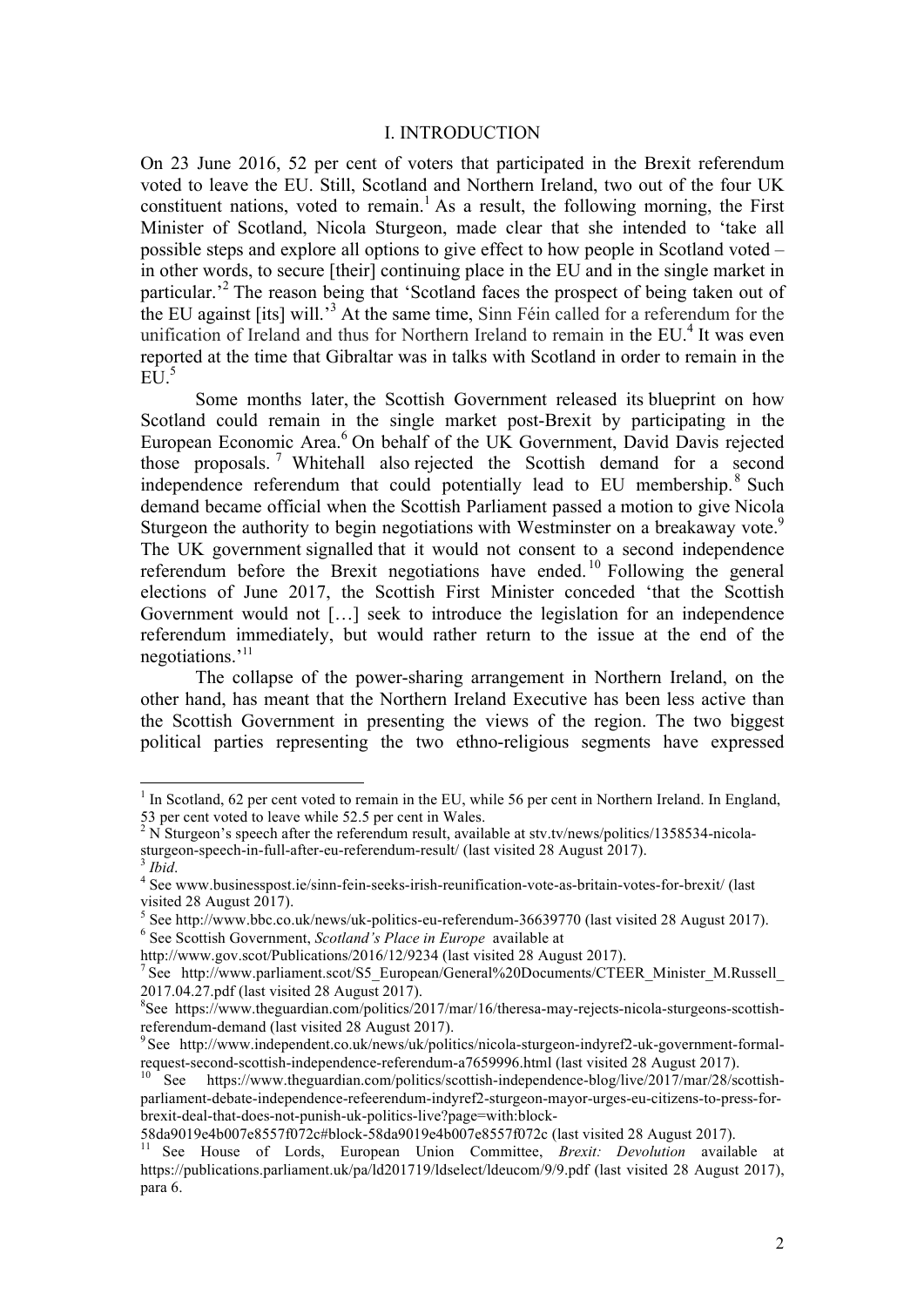opposite views with regard to Brexit. The Democratic Unionist Party (DUP hereafter) supported Leave while Sinn Féin campaigned for Remain. Notwithstanding, in their post-referendum letter to the Prime Minister, the then First Minister and the Deputy First Minister highlighted the need to ensure that the Irish border does not become an impediment to the movement of goods, services and capital.<sup>12</sup> In her letter to Donald Tusk with which she triggered Article 50 TEU, the UK Prime Minister Theresa May also expressed her intention 'to avoid a return to a hard border', <sup>13</sup> a goal that is shared by the EU.14 Of course, if Northern Ireland remains part of the single market and the EU customs union after Brexit, the hard border will be avoided. However, such scenario seems less feasible in the aftermath 'of the 2017 general election, and the subsequent agreement between the Conservative Party and the DUP.<sup>'15</sup> The proposal on the Irish border that the UK Government released and for which DUP was consulted16 envisages Northern Ireland outside the single market and the EU customs union.<sup>17</sup>

Notwithstanding, the question that this paper wishes to address is how it could be made possible for the two UK constituent nations that voted to remain not to be taken out of the EU and/or the single market against their expressed will, as a significant part of their political elites has been arguing. The paper presents two pathways. The first entails the secession of Scotland and Northern Ireland from the UK through democratic referendums. To this effect, it briefly reviews their right to secession under UK constitutional law. We note that, while the Northern Ireland Act provides for the right of secession of Northern Ireland,<sup>18</sup> the Scottish situation is more complicated. Assuming that those referendums would take place and Scotland and Northern Ireland would secede from the UK, we explore how they could achieve continuing membership of the EU or just the single market by joining the European Free Trade Association (EFTA) and the European Economic Area (EEA).

The second pathway explores how it would be possible for Scotland and Northern Ireland to remain in the EU and/or the single market even without seceding from the UK. In order to do that, the paper briefly revisits a number of cases where different parts of a Member State may have different relationships with the EU and/or the single market.

The relevant examples of differentiated application of EU law include Greenland, Svalbard, the Faroe Islands and even Cyprus, which is the only Member State where the *acquis* does not apply to a significant part of its territory<sup>19</sup> and where there is a territorial border between the part where it applies and where it does not. Of

<sup>&</sup>lt;sup>12</sup> Available at https://www.executiveoffice-ni.gov.uk/sites/default/files/publications/execoffice/Letter% 20to%20PM%20from%20FM%20%26%20dFM.pdf (last visited 28 August 2017).

<sup>&</sup>lt;sup>13</sup> Available at http://www.independent.co.uk/news/uk/politics/article-50-letter-read-full-brexit-theresa-<br>may-takes-uk-out-of-eu-statement-a7655566.html (last visited 28 August 2017).

<sup>&</sup>lt;sup>14</sup> See para 14 of the EU Negotiating Directives http://www.consilium.europa.eu/en/press/press-

releases/2017/05/22-brexit-negotiating-directives/ (last visited 28 August 2017).<br>
<sup>15</sup> See above n 11, para 7.<br>
<sup>16</sup> See http://www.telegraph.co.uk/news/2017/08/16/arlene-foster-says-dup-helped-shape-uks-<br>
proposals-irish

UK Government Position Paper, *Northern Ireland and Ireland* available at https://www.gov.uk/government/uploads/system/uploads/attachment\_data/file/638135/6.3703\_DEXEU Northern\_Ireland\_and\_Ireland\_INTERACTIVE.pdf (last visited 28 August 2017).<br><sup>18</sup> Such right is not unilateral. As we shall see in the following section, Schedule 1 of the Northern

Ireland Act 1998 provides that a referendum for the reunification of Ireland can only be organised if 'it appears likely to [the UK Secretary of State] that a majority of those voting would express a wish that Northern Ireland should cease to be part of the United Kingdom and form part of a united Ireland.' <sup>19</sup> Almost 40 percent.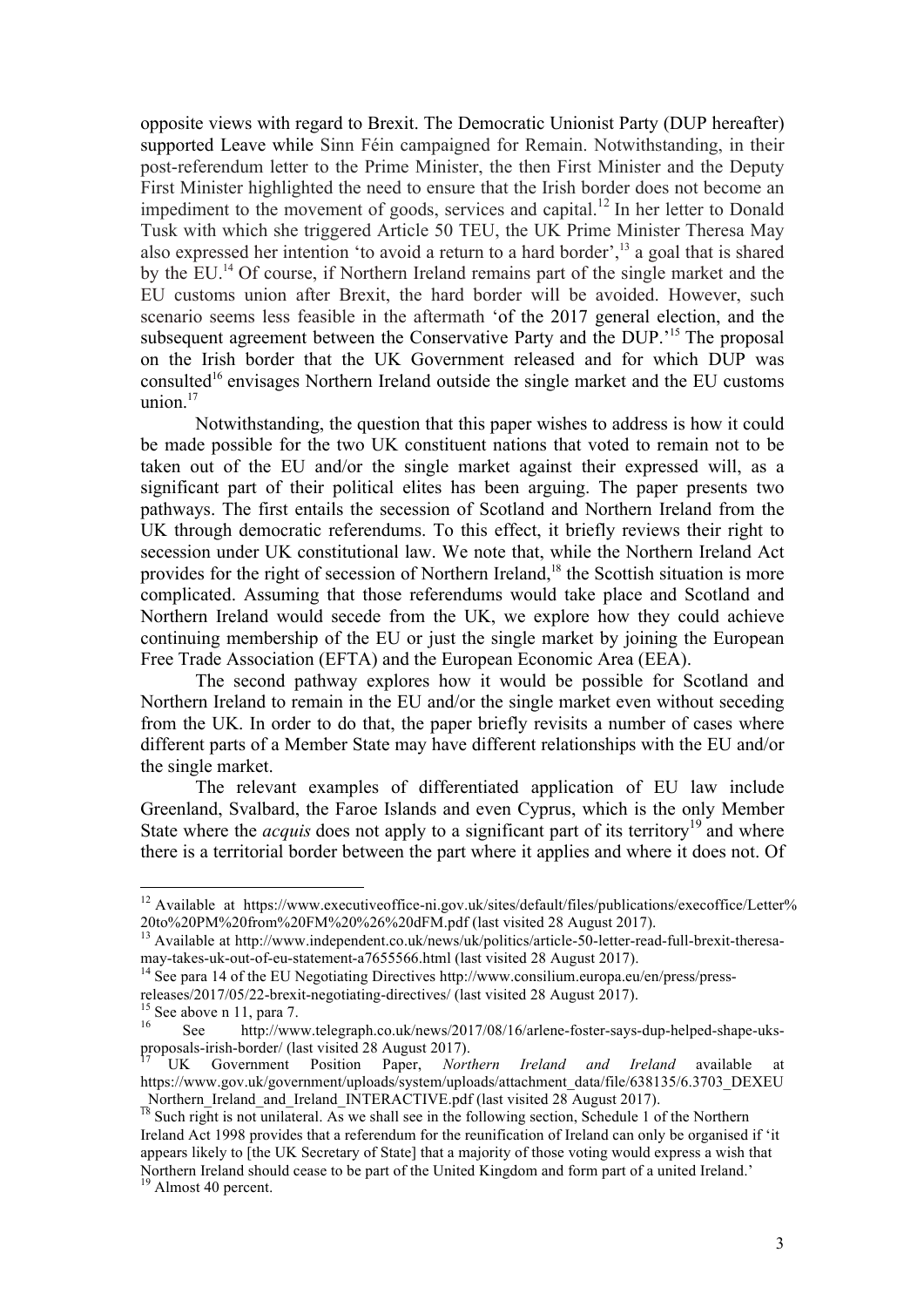course, all those cases to which we refer are politically, historically and even legally very different from a future arrangement where Scotland and Northern Ireland remain as parts both of the UK and the EU. However, we note the remarkable flexibility of the Union legal order that has allowed for such differentiation. More importantly, those legal arrangements could offer some much needed inspiration if Scotland and Northern Ireland were to decide to remain in the EU and/or the single market without seceding from the UK.

# II. SECEDING FROM THE UK, REMAININING IN THE EU

The first pathway that could ensure that Scotland and Northern Ireland remain in the EU and/or the single market entails their secession from the UK through democratic referendums. This would lead to Scottish independence and the reunification of Ireland respectively. According to section 1 of Northern Ireland Act 1998, Northern Ireland enjoys a right to secede to join a United Ireland if the majority of its people agree to this in a referendum.<sup>20</sup> On the other hand, the Scottish devolution arrangement does not include a similar constitutional provision. In case, the two regions democratically choose to secede from the UK, the next question is how they could join the EU and/or the single market under EU law and the law of the EFTA and the EEA.

## *A. The Internal Constitutional Question*

#### *1. Scottish Independence*

The Scottish Parliament has had the power to enact primary legislation from the very beginning. Its powers are defined negatively. This means that, according to section 29 of Scotland Act 1998, it may legislate in areas that are not considered as 'reserved' competences of Westminster. The latter are enlisted in Schedule 5 of Scotland Act 1998, which provides for a list of those 'reserved matters' over which the Scottish Parliament does not have legislative authority. According to Lord Hope,

'The fact that section 29 provides a mechanism for determining whether a provision of an Act of the Scottish Parliament is outside, rather than inside, competence does not create a presumption in favour of competence. But it helps to show that one of the purposes of the 1998 Act was to enable the Parliament to make such laws within the powers given to it by section 28 as it thought fit. It was intended, within carefully defined limits, to be a generous settlement of legislative authority.'<sup>21</sup>

The Scottish Parliament has residual powers over the legislative competences that are not explicitly allocated to Westminster. The latter include the Constitution of which 'the Union of the Kingdoms of Scotland and England' is part. This means that '[a]s a matter of UK law, the Scottish Parliament cannot pass a declaration of independence.<sup>' 22</sup> However, referendums are not listed as a reserved matter in Schedule 5. Therefore, there is a question to be made whether Holyrood can lawfully

<sup>&</sup>lt;sup>20</sup> The people of the Irish Republic should also agree to this in a separate referendum.<br><sup>21</sup> *Imperial Tobacco Limited v. The Lord Advocate (Scotland)* [2012] UKSC 61, para 15.

 $22$  E Smith and A Young, "That's how it worked in 2014, and how it would have to work again" UK Constitutional Law Blog available at https://ukconstitutionallaw.org/2017/03/15/ewan-smith-andalison-young-thats-how-it-worked-in-2014-and-how-it-would-have-to-work-again/ (last visited 28 August 2017).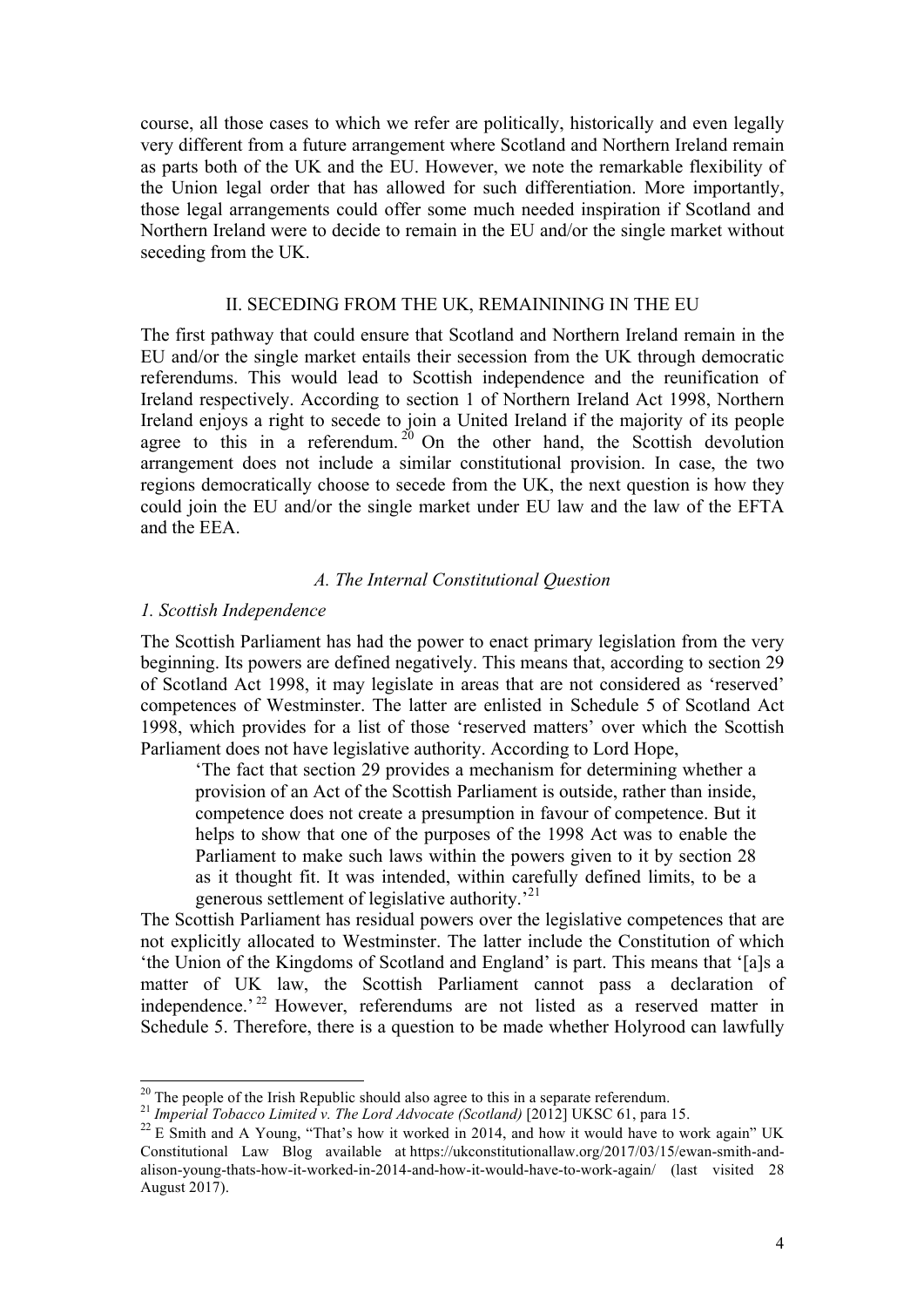'hold a referendum about whether another constitutional institution should do so.<sup>23</sup> To put it differently, it is rather unclear whether the Scottish Parliament can exercise the unreserved power to hold an advisory referendum for a reserved matter such as 'the Union of the Kingdoms of Scotland and England'.

This was precisely the topic of the constitutional debate that took place between academics and political elites in the aftermath of the landslide win of the Scottish National Party in the 2011 Scottish Parliament elections.<sup>24</sup> Central to that debate was the question whether an Act of the Scottish Parliament allowing the organisation of an independence referendum would relate directly to the reserved matter of the Constitution and thus it would be deemed *ultra vires*. Notwithstanding the legal arguments, $25$  the 'two governments of Scotland' decided to resolve this important constitutional question with a political agreement. <sup>26</sup> The *Edinburgh Agreement*<sup>27</sup> underscores the flexible nature of the UK idiosyncratic constitution. According to it, David Cameron and Alex Salmond agreed to amend the text of Scotland Act 1998. In accordance with section 30 of the Act.<sup>28</sup> an Order<sup>29</sup> was issued that introduced new section 29A. This new section explicitly conferred the power on Holyrood to organise an independence referendum by no later than 31 December 2014.

More importantly for the purposes of the present article, on 28 March 2017, Holyrood passed a motion according to which there should be another independence referendum. Following that, Nicola Sturgeon asked Theresa May 'to begin early discussions between our governments to agree an Order under section 30 of the Scotland Act 1998 that would enable a referendum to be legislated for by the Scottish Parliament.<sup>30</sup> By asking Whitehall to allow the organisation of the referendum, the Scottish First Minister has accepted –implicitly- that a convention at a minimum or a legal obligation at a maximum has been created whereby Holyrood needs to seek the permission of the UK Government.

<sup>&</sup>lt;sup>23</sup> *Ibid.* <sup>24</sup> For an analysis of the debate, see A McHarg et al. (eds), *The Scottish Independence Referendum: Constitutional and Political Implications* (Oxford University Press, 2016); KA Armstrong, 'The Reach and Resources of European Law in the Scottish Independence Referendum' in C Closa (ed), *Secession from a Member State and Withdrawal from the European Union: Trouble Membership (Cambridge)* University Press, 2017), 106.<br><sup>25</sup> For a view in favour of Holyrood's powers to organise such a referendum see for example N Barber,

<sup>&#</sup>x27;Scottish Independence and the Role of the United Kingdom' UK Constitutional Law Blog available at https://ukconstitutionallaw.org/2012/01/11/nick-barber-scottish-independence-and-the-role-of-theunited-kingdom/ (last visited 28 August 2017). *Contra* see for example A Tomkins, 'The Scottish Parliament and the Independence Referendum' available

at https://ukconstitutionallaw.org/2012/01/12/adam-tomkins-the-scottish-parliament-and-the-

<sup>&</sup>lt;sup>26</sup> For an analysis of the legal nature of the *Edinburgh Agreement*, see C Bell, 'The Legal Status of the Edinburgh Agreement', available at

www.scottishconstitutionalfutures.org/OpinionandAnalysis/ViewBlogPost/tabid/1767/articleType/ ArticleView/articleId/431/Christine-Bell-The-Legal-Status-of-the-Edinburgh-Agreement.aspx (last visited 28 August 2017).<br><sup>27</sup> The text of the Agreement is available at http://www.number10.gov.uk/wp-<br>content/uploads/2012/10/Agreement-final-for-signing.pdf (last visited 28 August 2017).

<sup>&</sup>lt;sup>28</sup> s.30 (2) of the Scotland Act 1998 provides that 'Her Majesty may by Order in Council make any modifications' of the reserved matters 'which She considers necessary or expedient.'

<sup>&</sup>lt;sup>29</sup> The Scotland Act 1998 (Modification of Schedule 5) Order 2013.<br><sup>30</sup> Available at https://www.snp.org/nicola\_sturgeon\_s\_section\_30\_letter\_to\_theresa\_may (last visited 28 August 2017).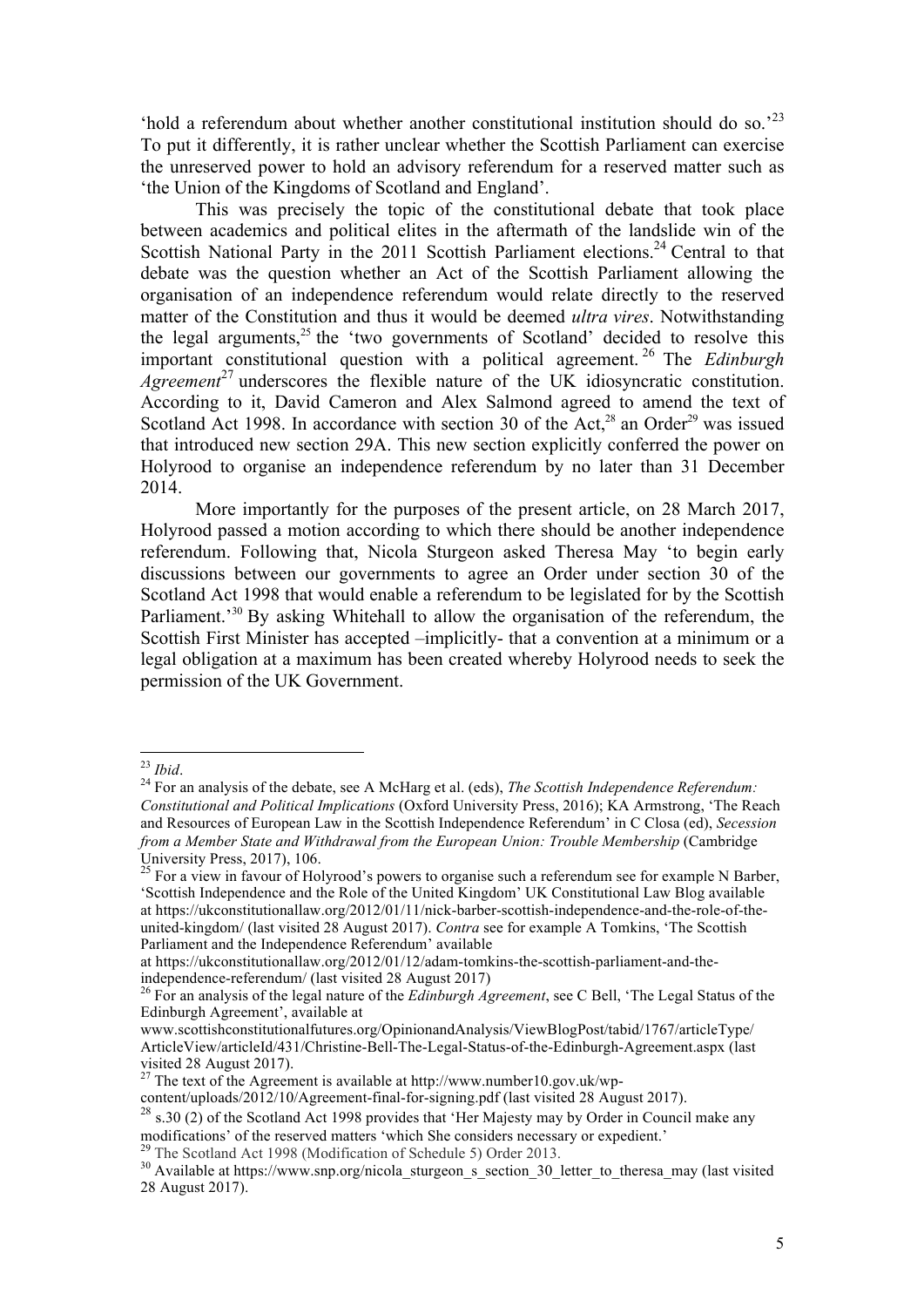Concerning conventions, one has to highlight that they are politically and not legally binding as the Supreme Court reminded us in *Miller*. <sup>31</sup> Notwithstanding, it seems that the constitutional right of the Scottish legislature to organise another independence referendum is at least disputed. This is why the Scottish Government tries to achieve a similar political arrangement to the one that led to the *Edinburgh Agreement*. Interestingly enough, Mac Amlaigh has argued that the Scottish First Minister may use the potential veto power of Holyrood over Brexit legislation as leverage in order for Westminster to allow such a referendum to take place.<sup>32</sup> To this effect, it is important to note that the First Ministers of Scotland and Wales have already warned that their Governments 'cannot recommend that legislative consent is given to the [EU (Withdrawal)] Bill as it currently stands.'33 In fact, in a recent meeting, Nicola Sturgeon and Carwyn Jones reaffirmed their view that the EU Withdrawal Bill 'must not be allowed to progress in its current form' and asked 'the UK Government to respond positively to [their] suggested amendments.<sup>34</sup>

# *2. Irish Reunification*

Unlike the case of Scotland, 'Westminster has formally conceded that Northern Ireland can secede from the United Kingdom to join a united Ireland, if its people, and the people of the Irish Republic, voting separately, agree to this.<sup>35</sup> Section 1 of the Northern Ireland Act 1998 is a rare example of a provision of a constitutional statute explicitly recognising the right of secession of a region.<sup>36</sup> In that sense, the organisation of such a referendum faces less constitutional hurdles – at least from a UK constitutional law point of view.<sup>37</sup> This does not mean that it is politically more

 <sup>31</sup> *R (on the application of Miller and another) v Secretary of State for Exiting the European Union*  [2017] UKSC 5, para 146.

<sup>&</sup>lt;sup>2</sup> C Mac Amhlaigh, 'Scotland Can Veto Brexit (sort of...)', available at

http://verfassungsblog.de/scotland-can-veto-brexit-sort-of/ (last visited 28 August 2017). According to this argument, Westminster would not normally legislate in areas devolved to Scotland without the consent of the Scottish Parliament. This is known as the 'Sewell Convention. Since its inception, the scope of the convention has evolved so as to require the consent of the Scottish Parliament, not only where the UK Parliament seeks to legislate in devolved policy areas, but beyond that where a UK bill seeks to vary the legislative competence of the Scottish Parliament or the executive competence of the Scottish Ministers. So, given the way the European Communities Act 1972 (ECA) and EU law in general are embedded in the Scotland Act (see eg section 29 of the Scotland Act 1998), 'a repeal of the ECA to give legal effect to Brexit would trigger the Sewell Convention'.

<sup>&</sup>lt;sup>33</sup> Available at https://news.gov.scot/news/eu-withdrawal-bill (last visited 28 August 2017).<br><sup>34</sup> Available at

http://www.heraldscotland.com/news/15489005.Constitutional\_crisis\_looms\_as\_Sturgeon\_and\_Jones join\_forces\_to\_oppose\_Westminster\_post\_Brexit\_quot\_power\_grab\_quot\_7?ref=ebln (last visited 28<br>August 2017)

<sup>&</sup>lt;sup>35</sup> J McGarry, 'Asymmetrical Autonomy in the United Kingdom' in Marc Weller and Katherine Nobbs (eds), *Asymmetric Autonomy and the Settlement of Ethnic Conflicts* (University of Pennsylvania Press 2010) 148, 156.

 $36$  Other examples of constitutional provisions that provide for a right of secession include Article 39(1) of the Ethiopian Constitution according to which 'every nation, nationality or people in Ethiopia shall have the unrestricted right to self determination up to secession' and; Article  $4(2)$  of the Constitution of the Principality of Liechtenstein according to which '[i]ndividual municipalities shall be entitled to secede from the union. The decision on whether to initiate a secession procedure shall be made by a majority of the Liechtenstein citizens eligible to vote who reside there. Secession shall be regulated by a law or, as the case may be, by an international treaty. If secession is regulated by a treaty, a second vote shall be held in the municipality after the treaty negotiations have been concluded.'

<sup>&</sup>lt;sup>37</sup> If one looks at the Irish Constitution, and especially at the text of the revised Articles 2 and 3, s/he would realise that there is nothing that explicitly states that the Taoiseach is obliged by the Constitution, and the duties of his office, to pursue a United Ireland.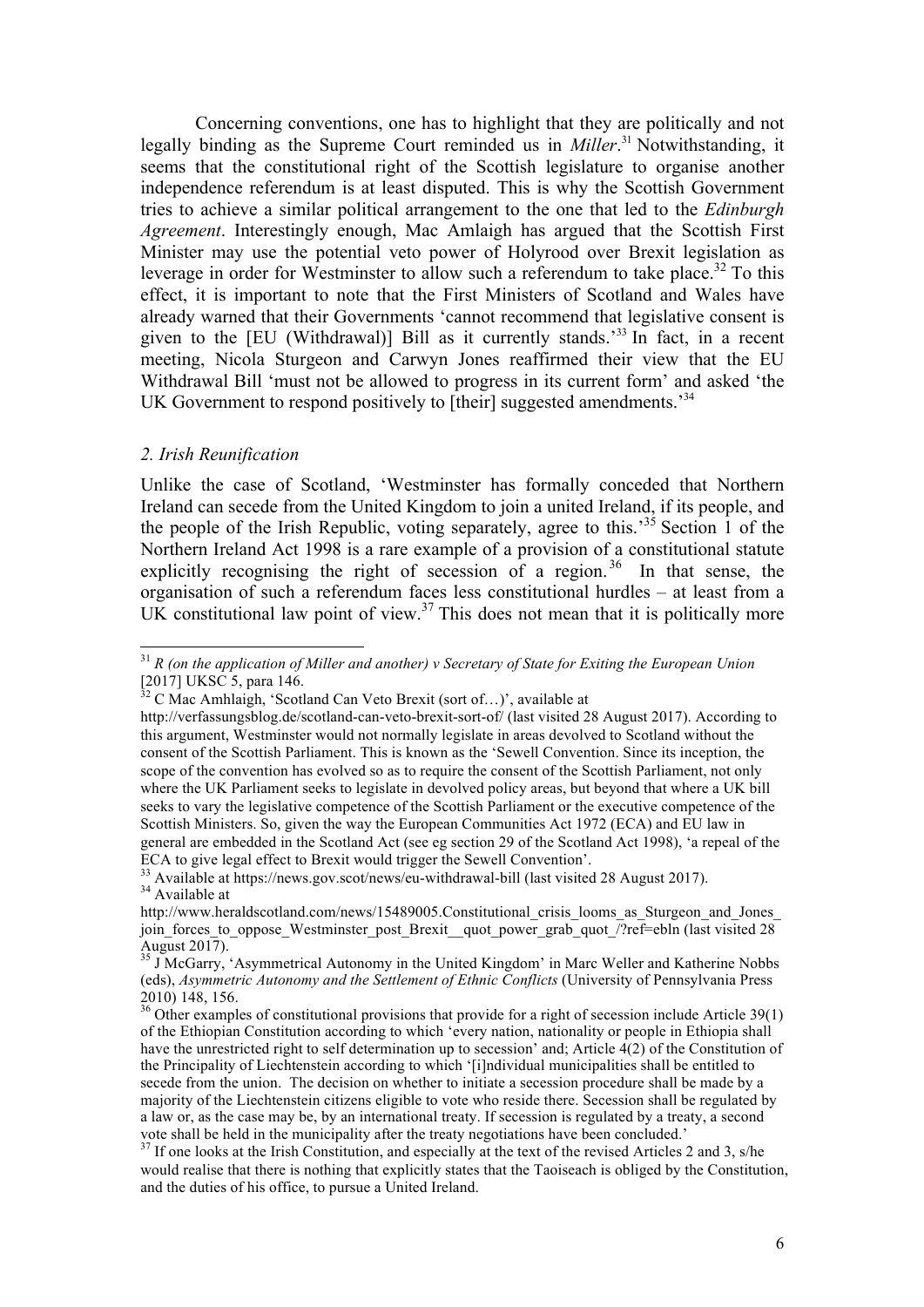feasible. In fact, according to Schedule 1 of the Northern Ireland Act, a referendum for the reunification of Ireland can only be organised if 'it appears likely to [the UK Secretary of State] that a majority of those voting would express a wish that Northern Ireland should cease to be part of the United Kingdom and form part of a united Ireland.' Theresa Villiers, the former Northern Ireland Secretary has made clear that, according to her, 'there is nothing to indicate that there is majority support for a poll.<sup>38</sup> To this effect, one has to bear in mind that there does not seem to be agreement among the Northern Irish political elites concerning the need to organise such a referendum and that the ethno-religious segment that would be more willing to support the reunification of Ireland i.e. the Republican one, is in the minority.

## *B. The EU law perspective*

## *1. Article 48 or Article 49: That is the Question*

Now let us assume, for the purposes of the present paper, that Whitehall and Holyrood reach a similar agreement to the one that led to the 2014 referendum and that the Scottish electorate votes in favour of independence in that second referendum. The next question we should address is what is the appropriate legal basis in order for Scotland to become an EU or an EFTA/EEA Member State.

Starting with EU membership, we note that although Article 49 TEU provides for a clear legal basis for the EU accession of new Member States, the Scottish government and a number of experts suggested in 201439 that a different legal basis was applicable. Article 49 TEU provides that '[a]ny European State which respects the values referred to in Article 2 and is committed to promoting them may apply to become a member of the Union'. After receiving such an application, the Council has to unanimously decide on opening the Accession negotiations after consulting with the Commission and receiving the consent of the majority of the component members of the European Parliament. The negotiations are compartmentalised in chapters and are driven by soft law instruments in the form of bilateral accession partnerships and progress reports.<sup>40</sup> Once there is an agreement that the candidate State has complied with all the relevant conditions contained in all the negotiating chapters, an Accession Treaty is drafted. The Treaty provides for all '[t]he conditions of admission and the adjustments to the Treaties on which the Union is founded, which such admission entails.<sup>41</sup> The signatories are the Union Member States and the candidate State. The Member States have to ratify the Accession Treaty in accordance with their respective constitutional requirements. Innocuous as it may sound, this might prove a cumbersome process given some recent constitutional developments. For instance, the amended Article 88-5 of the French Constitution provides that the ratification of an Accession Treaty could be submitted to referendum unless the Parliament decides differently with an enhanced majority of three fifths.

Clearly, the procedure under Article 49 TEU can be arduous and cumbersome. However, this has not been the only concern that made the Scottish government

 $38$  Available at www.theguardian.com/uk-news/2016/jun/24/arlene-foster-northern-ireland-martin-<br>meguinness-border-poll-wont-happen (last visited 28 August 2017).

 $^{39}$  For the different views on this debate, see http://verfassungsblog.de/category/focus/scotlands-eu-<br>membership/ (last visited 28 August 2017).

<sup>&</sup>lt;sup>40</sup> For a brief analysis, see C Hillion, 'EU Enlargement' in P Craig and G de Búrca, (eds), *The Evolution of EU* Law, 2nd ed, (Oxford University Press, 2011), 187; C Hillion, 'Accession and Withdrawal in the Law of the European Union' in A Arnull and D Chalmers (eds), *The Oxford Handbook of European Union Law* (Oxford University Press 2015) 126. <sup>41</sup> Art 49(2) TEU.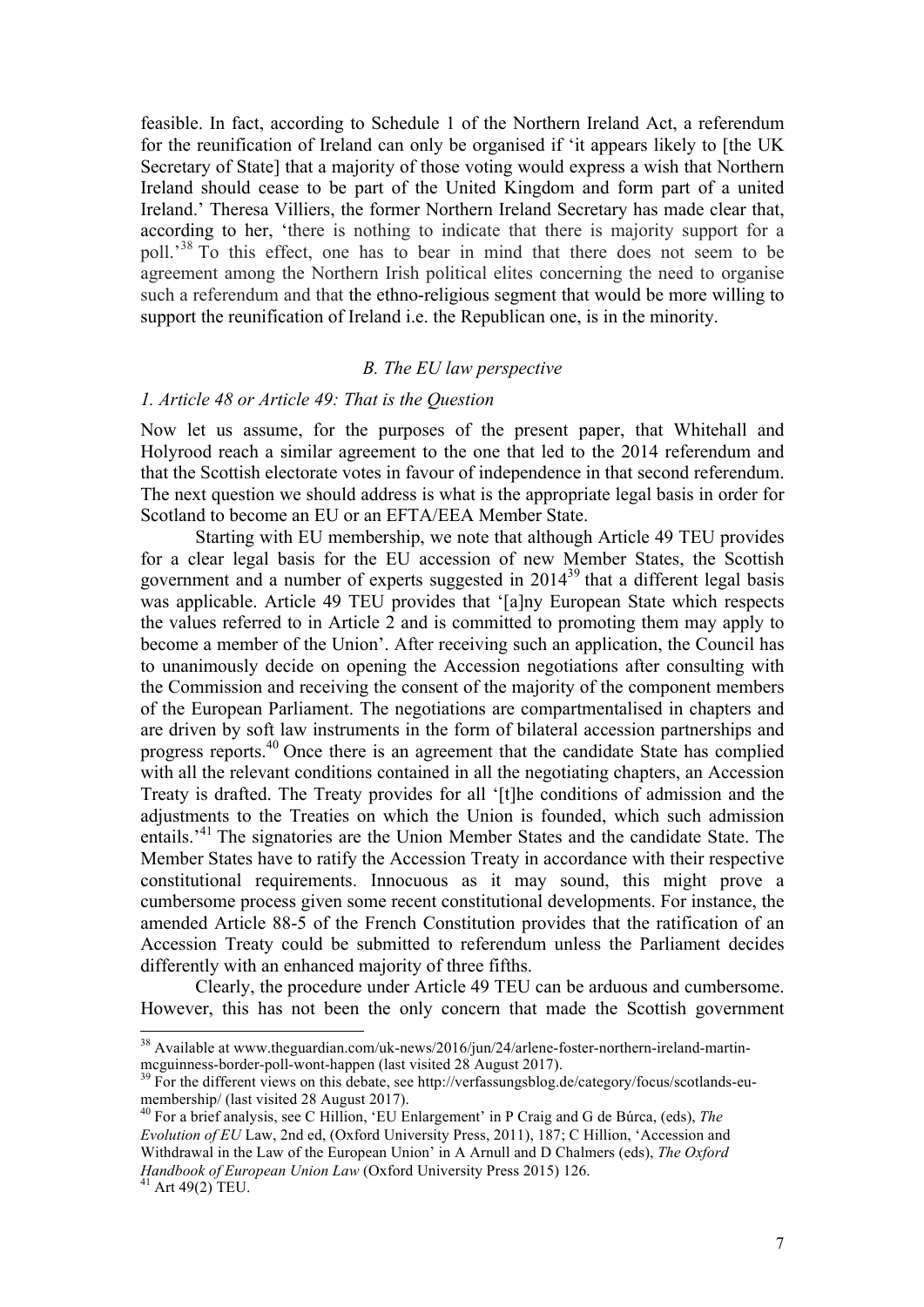explore alternative routes to Union membership. It is mainly the fact that, if Scotland follows that procedure, it will find itself outside the EU between the time of its independence and the time of its Accession to the EU. This might be a significant time period during which 'Scotland's laws, policies and regulatory structures could diverge sharply from the EU's'.<sup>42</sup>

In the long hours of the morning of 19 September 2014, the then Spanish Foreign Minister made clear that if Scotland had become independent, it would have had to join the queue of the other candidate States, underlining how time-consuming this might be. More importantly, his statement shed doubt on whether Spain would ever accept Scotland as a Member State, fearing that this would create a dangerous precedent especially for the secessionist movements that exist in Spain.

In any case, the official position of the Commission at the moment was that 'If part of the territory of a Member State would cease to be part of that State because it were to become a new independent state, the Treaties would no longer apply to that territory. In other words, a new independent state would, by the fact of its independence, become a third country with respect to the EU and the Treaties would no longer apply on its territory.'43

Thus, it would have to follow the procedure under Article 49 TEU in order to become an EU Member State.

However, the Scottish Government had a different view. They based their argument<sup>44</sup> on the fact that the Scottish situation is *sui generis*. It would be the first time that a region would secede from an EU Member State by a consensual and lawful constitutional process. It did so in order to differentiate itself from other secessionist claims in Europe and to ease the concerns of the respective metropolitan States. According to the Scottish position, Article 49 only regulates 'conventional enlargement where the candidate country is seeking membership from outside the EU'.<sup>45</sup> But Scotland is part of the EU since 1973. Therefore, the appropriate legal basis that would facilitate Scotland's transition to Union membership is Article 48 TEU, the generic provision on the amendment of the EU Treaties. In other words, the Scottish position has been that the amendment of Article 52 TEU, which provides for the States to which the Treaties apply and the relevant Articles concerning the composition of the EU institutions would be, by and large, sufficient in order for Scotland to become an EU Member State after its independence.

Of course, it has to be noted that after June's general election, Nicola Sturgeon has suggested that 'any "indyref2" would need to wait until a Brexit deal was clear –

regarding the status of EU membership for Scotland in the event of independence. In fact, this letter follows almost *verbatim* a similar position expressed by a previous President of the Commission R Prodi in 2004. According to it, '[w]hen a part of the territory of a member-state ceases to be a part of that state, e.g. because the territory becomes an independent state, the Treaties will no longer apply to that territory. In other words, a newly independent region would, by the fact of its independence, become a third country with respect to the Union and the Treaties would from the day of its independence, not apply anymore…' If the new country wished them again to apply there would need to be ... 'a negotiation on an agreement between the applicant state and the member-states on the conditions of admission and the adjustments to the Treaties which such admission entails. This agreement is subject to ratification by all member-states and the applicant state.' (President R Prodi to the European Parliament Official Journal of the European Union, C84E/422 (3.4.2004)).On <sup>44</sup> See Scottish Government's blueprint on Scotland's Future 216-224 available at

www.gov.scot/resource/0043/00439021.pdf (last visited 28 August 2017). <sup>45</sup> *Ibid*, 21.

 $42$  K Hughes, 'Brexit Transition, Scotland and Independence: Has a New Route Opened Up?', available at https://www.scer.scot/database/ident-3193 (last visited 28 August 2017). <sup>43</sup> President JM Barroso's letter of 10.12.2012 to the House of Lords Economic Affairs Committee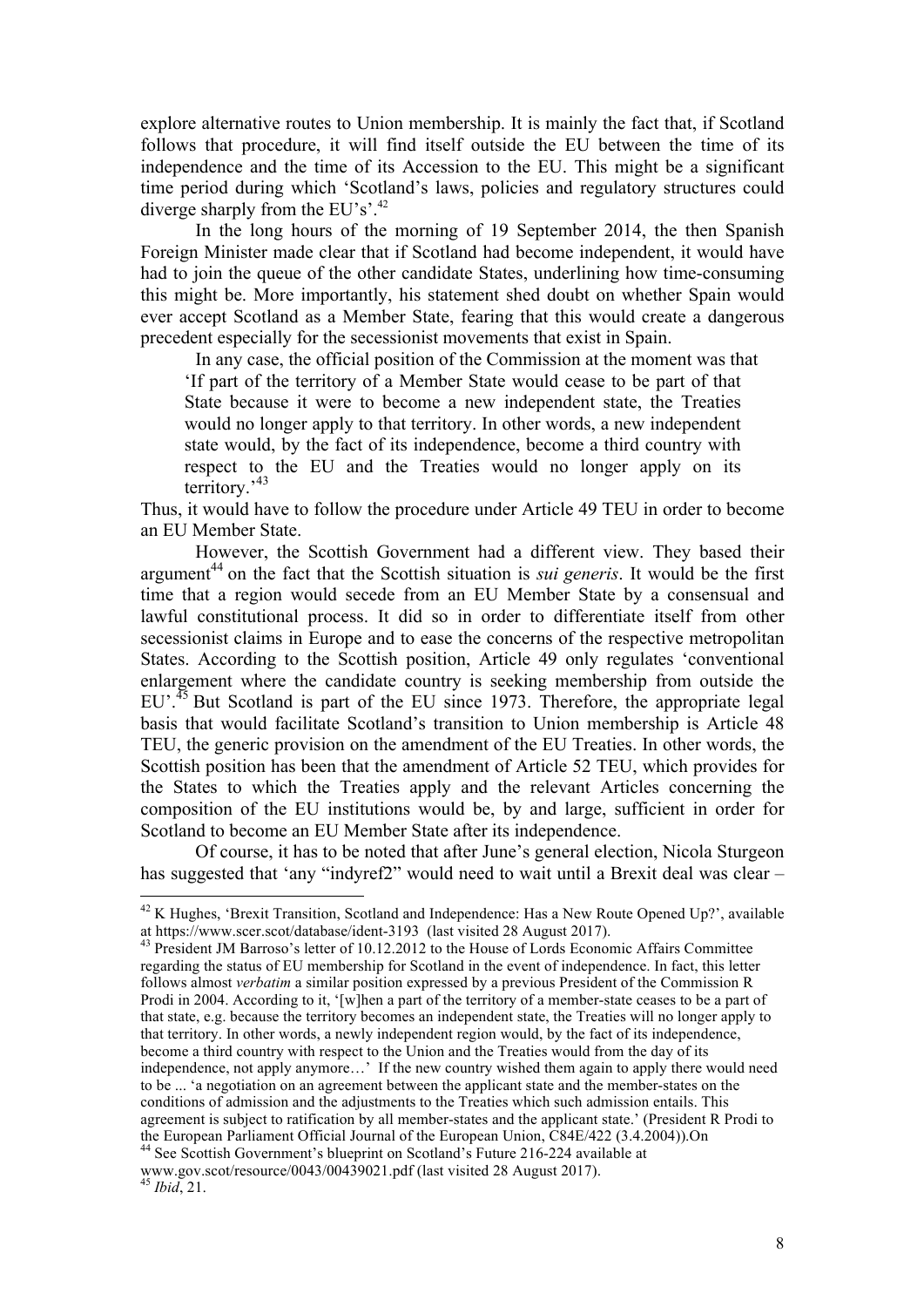pushing the likely timetable to after the UK's departure from the EU in March 2019.'46 This makes the use of Article 48 TEU for securing Scotland's continuing EU membership virtually impossible. Only a transitional arrangement that would entail the remaining of the UK both in the single market and the EU's customs union until the moment Scotland joins the EU as an independent State could potentially bring this legal arrangement back into play.47 Interestingly, in a recent article, Labour's Shadow Secretary of State for Exiting the EU, Keir Starmer, announced that the opposition party supports such transitional arrangement.<sup>48</sup>

Be that as it may, I would still argue that, in the current legal framework, Article 49 TEU is the appropriate legal basis to regulate Scotland's EU accession. The reason is the following. 'The choice of the legal basis for a [certain measure and/or action] may not depend simply on an institution's [or Member States'] conviction as to the objective pursued but must be based on objective factors… Those factors include in particular the aim and content of the' action.<sup>49</sup> So, as long as the objective pursued by this treaty amendment will be the accession of a new Member State, the EU Treaties provide for a *lex specialis* rule, i.e. Article 49 TEU. In other words, if the Treaty on European Union is interpreted in accordance with the ordinary meaning to be given to its terms, following the well established rule of Article 31(1) of the Vienna Convention on the Law of the Treaties, it would be difficult to justify the use of the generic provision on the amendment of the Treaties (Article 48 TEU) when there is a special provision regulating the accession of new Member States (Article 49 TEU). Of course, the counterargument is that it would not be the accession of a new Member State but rather a change in status of an entity that is already part of the EU. From a public international law perspective, this is a rather unconvincing argument.<sup>50</sup> If Scotland secedes from the UK, it would be considered to be a newly independent country under public international law. It would have to apply to be admitted as the 194<sup>th</sup> member of the United Nations. In that sense, it would be a new European State that would also have to apply for EU membership under Article 49 TEU.

It is important to note that the EU Treaties, including Articles 48 and 49 TEU, do not make any distinction based on the process of the formation of the States with regard to their EU accession. If the EU and the Member States opted for Article 48 in order to regulate Scotland's EU Accession, they would *de facto* distinguish between European States that have become independent from old Member States through a consensual procedure and the rest. Consequently, they would create a special procedure for the EU accession of the former, although this is not envisaged in the Treaties. Of course, the Member States as Masters of the Treaties could always amend the text in order to provide for such a distinction. But until that happens, Article 49 TEU seems like the more appropriate procedure, also because it allows for the same level of pre-accession scrutiny that all the candidate States have to be subjected to.

<sup>&</sup>lt;sup>46</sup> Above n 42.<br><sup>47</sup> *Ibid.* **48** K Starmer, 'No 'constructive ambiguity''. Labour will avoid Brexit cliff edge for UK economy' available at https://www.theguardian.com/commentisfree/2017/aug/26/keir-starmer-no-constructiveambiguity-brexit-cliff-edge-labour-will-avoid-transitional-deal (last visited 28 August 2017).<br><sup>49</sup> Commission v Council, C-300/89, EU:C:1991:244.<br><sup>50</sup> Equally unconvincing from a public international law perspective is t

could also be seen as representing the continuing UK membership (A O'Neill 'England's Difficulty; Scotland's Opportunity', available at http://verfassungsblog.de/englands-difficulty-scotlandsopportunity/ (last visited 28 August 2017). To this effect, see J Crawford and A Boyle, 'Opinion: Referendum on the Independence of Scotland – International Law Aspects', available at https://www.gov.uk/government/uploads/system/uploads/attachment\_data/file/79408/Annex\_A.pdf (last visited 28 August 2017).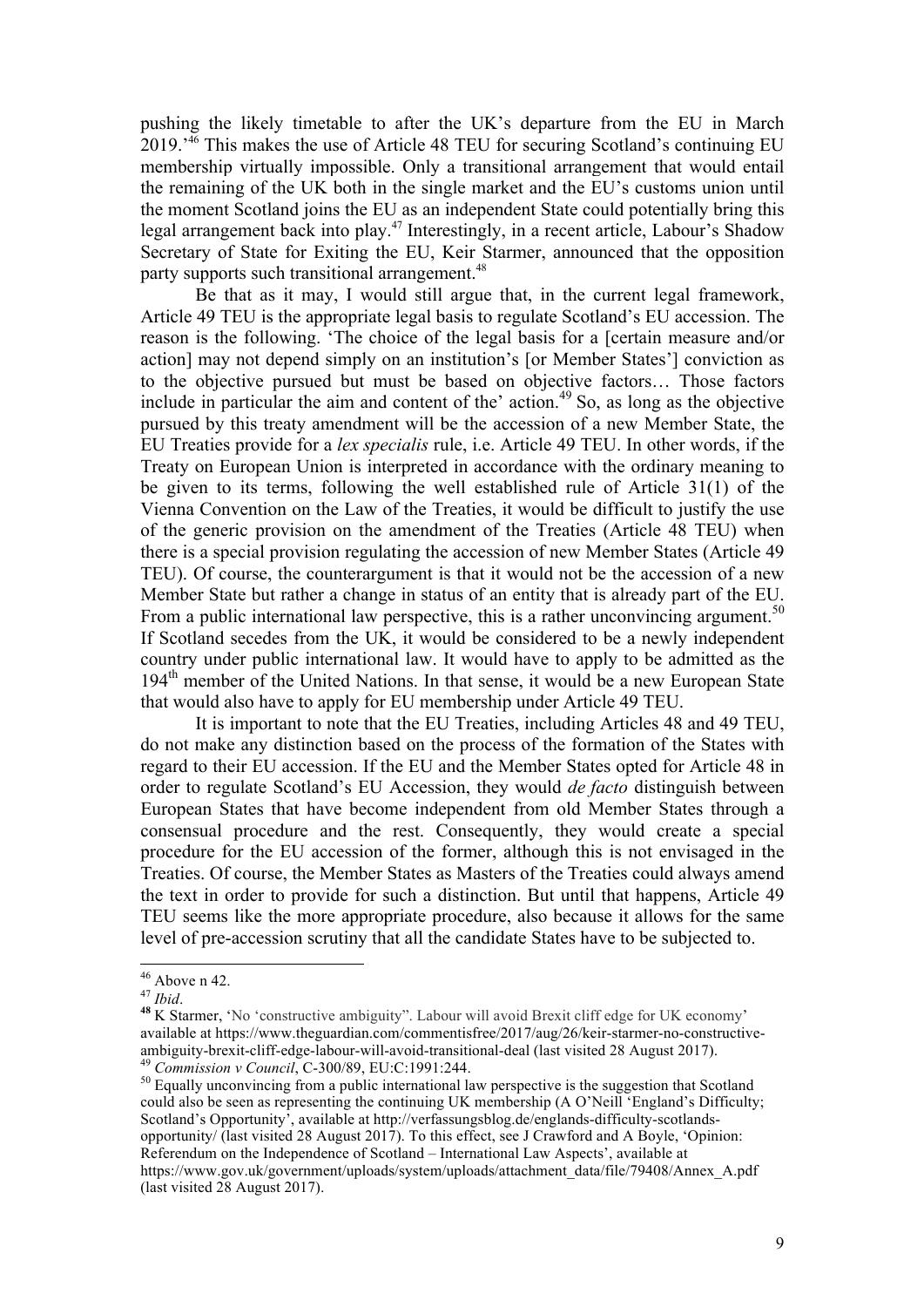The fact that accession negotiations are more often than not lengthy has led a number of Scottish politicians including the former First Minister Alex Salmond to propose 'that Scotland would try and join EFTA as a "transition" for an undefined period, before applying to join the EU in the longer term.' <sup>51</sup> Article 56 of the EFTA Convention provides that any State may accede to it on terms and conditions set out in a unanimous decision of the highest governing body: the EFTA Council. Following such decision of the four EFTA States that take part in the Council,<sup>52</sup> Scotland may apply to join EEA in accordance with Article 128 of the EEA Agreement. All Contracting Parties should approve the Accession Agreement.

The benefit of the 'Norway model' is that it secures the continuous membership to the EU's single market until Scotland becomes an EU Member State. Even as a permanent arrangement, however, Scotland's EFTA membership might prove quite beneficial. For instance, it could allow Scotland to remain outside the EU's and within the UK's customs union.<sup>53</sup> Such arrangement could absorb some of the tensions that a customs border between Scotland and the rest of Britain would create, as we will discuss in a later section. In addition, it could allow Scotland to be outside the Common Fisheries Policy and not to adopt the Euro as its currency.

# *2. Reunifying a Member State*

Concerning Northern Ireland, the situation again seems to be simpler from an EU law point of view. The secession of Northern Ireland will not mean the creation of a new (Member-)State. Instead, it will trigger the territorial expansion of an EU Member State -the Republic of Ireland- to which EU law already applies in accordance with Article 52 TEU. In a way, the reunification of Ireland could follow the precedent of the German reunification where the application of the *acquis* was extended to East Germany without an amendment of the primary legislation,<sup>54</sup> as agreed in a special meeting of the European Council in Dublin on 28 April 1990.<sup>55</sup> 'The necessary acts of secondary law were adopted on the basis of delegation of powers to the Commission, in order to avoid that the EU legislative process was overtaken by the speed of historical events.' <sup>56</sup> The difference is that, in the case of Germany, the *acquis* did not apply at all in the East before the reunification, something that is very different with the situation in Northern Ireland.<sup>57</sup>

https://blogs.qub.ac.uk/tensionatthefringes/files/2017/02/Schiek-Brexit-and-the-UK-Ireland-<br>relationship-CETLS-TREUP-occasional-paper-2-20171.pdf (last visited 28 August 2017).

 <sup>51</sup> Available at http://www.telegraph.co.uk/news/2017/03/19/alex-salmond-independent-scotland-join-

efta-get-single-market/ (last visited 28 August 2017).<br><sup>52</sup> The EFTA Member States are Iceland, Liechtenstein, Norway and Switzerland.<br><sup>53</sup> Art 56(3) of the EFTA Convention requires a new member of EFTA to 'apply to become the free trade agreements between the Member States on the one hand and third states, unions of states or international organisations on the other.' Despite the language, it seems that the legal framework of EFTA is flexible enough to allow Scotland not to 'sign up to those trade agreements with third countries that would be incompatible with its customs relationship with rUK.' T Lock, 'Scotland's Place in Europe After Brexit: Between a Rock and a Hard Place? A Legal Scoping Exercise' (2017) 2

*European Papers* 183, 190.<br><sup>54</sup> For an analysis of the Community law implications of the German reunification see generally C Tomuschat, 'A United Germany within the European Community' (1990) 27 *Common Market Law Review* 415; CWA Timmermans, 'German Unification and Community Law' (1990) 27 *Common* 

<sup>&</sup>lt;sup>55</sup> The text is available at http://aei.pitt.edu/1397/1/Dublin\_april\_1990.pdf (last visited 28 August 2017).<br><sup>56</sup> D Schiek, "Hard Brexit"-How to address the new conundrum for the Island of Ireland?' available at

 $<sup>57</sup>$  The relationship of the DDR with the then Community was clarified in the judgment of the Court of</sup> Justice in Case 14/74, EU:C:1974:92. In that decision, the Court held that the relevant rules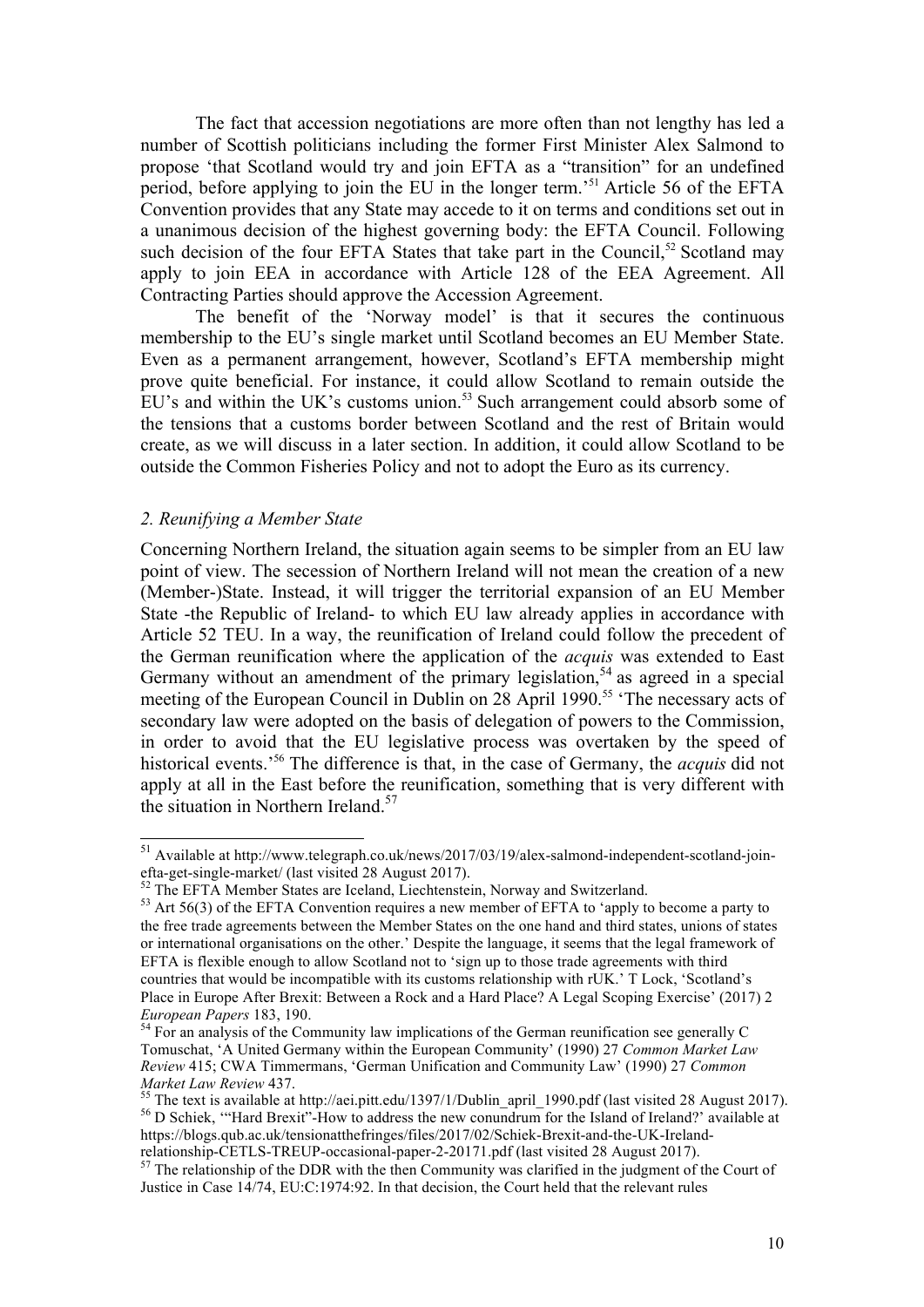However, former Taoiseach Enda Kenny has asked recently for a special provision in any Brexit deal to allow Northern Ireland to rejoin the EU should it be united with the Republic.<sup>58</sup> He did so, notwithstanding the fact that a special deal for Northern Ireland is the declared goal of the UK government.<sup>59</sup> So, the question is what would such a provision look like.

There are few EU law provisions that regulate the (re)unification of (Member- )States. The closest example is Article 4 of Protocol No 10 on Cyprus of the Act of Accession 2003. Protocol No 10 provides the terms for the application of EU law in Cyprus given that the island had not been unified at the moment it joined the EU. In particular, it provides for the suspension of the application of the *acquis* in northern Cyprus, a suspension which shall be lifted in the event of a solution.<sup>60</sup> If such solution occurs in the future, Article 4 provides for a simplified procedure that enables the Union to accommodate the terms of the reunification plan. In particular, Article 4 allows the EU, by a unanimous Council Decision at a future date and in the event of reunification, to alter the terms of Cyprus' EU accession that are contained in the Act of Accession 2003. In other words, it allows the Council to amend primary law (ie Act of Accession 2003) with a unanimous decision.

However, the Treaties foresee special procedures for their amendment in some cases. The best example, for the purposes of the present article is the Council decision on the basis of Article 2(2) of the 1994 Accession Treaty, which adjusted the instruments of accession after Norway's failure to ratify.<sup>61</sup> Several Articles of this Accession Treaty and of the Act of Accession were amended by a Council decision while other provisions were declared to have lapsed. Thus, in that case, the Council, itself, amended primary law in a simplified procedure without any ratification of the Member States.

To the extent that the 'Brexit' Agreement will be considered as part of primary law, a similar provision regulating the reunification of Ireland could be included and could assist the smooth transitioning of Northern Ireland back to the EU. Of course, the question of the reunification of Ireland –as many other questions related to Brexitis first and foremost political. It is important to point out, however, that EU law is flexible enough to accommodate such political developments.

# III. REMAINING IN THE UK, REMAINING IN THE SINGLE MARKET

 $\overline{a}$ 

exonerating West Germany from applying the rules of EEC law to German Internal Trade 'does not have the result of making the German Democratic Republic part of the Community, but only that a special system applies to it as a territory which is not part of the Community'.

Available at https://www.theguardian.com/politics/2017/feb/23/irish-leader-enda-kenny-calls-forunited-ireland-provision-in-brexit-deal (last visited 28 August 2017).<br><sup>59</sup> The European Council agreed the following statement in the minutes to the agreement on the Brexit

negotiating guidelines on 29 April 2017: 'The European Council acknowledges that the Good Friday Agreement expressly provides for an agreed mechanism whereby a united Ireland may be brought about through peaceful and democratic means; and, in this regard, the European Council acknowledges that, in accordance with international law, the entire territory of such a united Ireland would thus be part of the European Union.' European Council, *Minutes of Special meeting of the European Council (Art.50) held on 29 April 2017* (23 June 2017); available at

http://data.consilium.europa.eu/doc/document/xT-20010–2017-INIT/en/pdf (last visited 28 August 2017).<br>
<sup>60</sup> Art 1 of Protocol No 10 on Cyprus of the Act of Accession 2003 [2003] OJ L 236/955.

<sup>&</sup>lt;sup>61</sup> Council Decision 95/1/EC, Euratom, ECSC of the Council of the European Union of 1 January 1995 adjusting the instruments concerning the accession of new Member States to the European Union [1995] OJ L 1/1.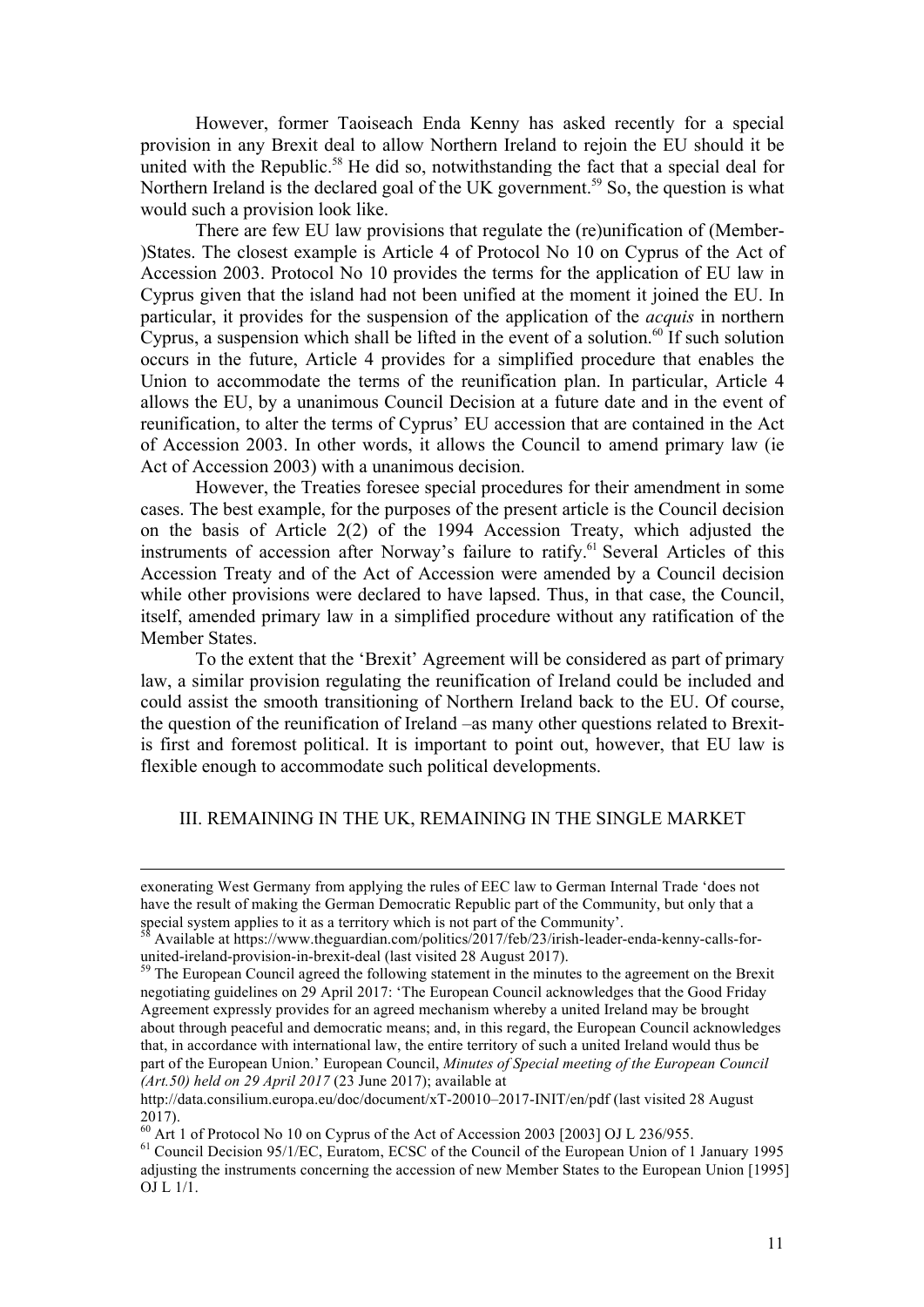From an EU law point of view, for Scotland and Northern Ireland to remain in the EU and/or the single market as a result of their secession from the UK is relatively 'straightforward'. There is a debate concerning the appropriate procedure that has to be followed in the case of Scotland, but there is not much need for legal ingenuity. Such ingenuity would be desperately needed if Scotland and Northern Ireland decide to remain in the EU and/or the single market without seceding from the UK.

In order to explore how this might be possible, I will, first, briefly review those cases where different parts of a Member State may have different relationships with the EU. Arguably, those different parts are small territorial exceptions because of certain historical and political circumstances or even insularity. In addition, in all the cases, the metropolitan State fully participates in the political and constitutional life of the EU, something that would not apply to the case of the UK in the future. More importantly, in all those cases the relevant regions have opted out from areas of EU law while Scotland and Northern Ireland would opt in the Union legal order in case they want to remain in both the UK and the EU. Notwithstanding, it is important to revisit them in order to understand the legal mechanisms that allow territorial differentiation in EU law and appreciate the remarkable flexibility of the Union legal order to accommodate such differentiation. In a sense, those examples might provide some inspiration for the legal arrangements that have to be found if England and Wales leave the EU while Scotland and Northern Ireland remain in the EU without seceding from the UK. They can also serve as a reminder of how difficult (but not unmanageable) such a task may prove to be.

#### *A. Territorial Differentiation*

Territorial/geographical exceptions to the application of EU law are more common than conventional wisdom might suggest.<sup>62</sup> For instance, the UK has opted out from the main part of Schengen and has not adopted the euro. But those are derogations that apply to the whole territory of the Member State. For the purposes of the current article, we should focus on those cases where different parts of a Member State may have different relationships with the EU. Indeed, in many Member States, there are special territories which for either historical, geographical or political reasons have differing relationships with their national Governments – and consequently also the European Union – than the rest of the Member State's territory. Many of these special territories do not participate in all or any EU policy areas and programs. Some have no official relationship with the EU, while others participate in EU programs in line with the provisions of European Union directives, regulations or protocols attached to the European Union treaties and especially the relevant Treaties of Accession.<sup>63</sup>

<sup>&</sup>lt;sup>62</sup> For a comparative approach of the suspension of the *acquis* in northern Cyprus see generally N Skoutaris, 'The Status of Northern Cyprus under EU Law. A Comparative Approach to the Territorial Suspension of the *Acquis*' in D Kochenov (ed), *On Bits of Europe Everywhere. Overseas Possessions of the EU Member States in the Legal-Political Context of European Law* (Kluwer Law International, 2011).

<sup>&</sup>lt;sup>63</sup> For a comprehensive analysis of the application of Union law to Overseas Countries and Territories (OCTs) and to Outermost Regions see generally D Kochenov (ed), *On Bits of Europe Everywhere. Overseas Possessions of the EU Member States in the Legal-Political Context of European Law*  (Kluwer Law International, 2013); D Kochenov, 'Procedural Issues in the Application of European Law in the Overseas Possessions of European Union Member States' (2008) 17 *Michigan State of International Law* 195; D Kochenov 'The Impact of European Citizenship on the Association of the Overseas Countries and Territories within the European Community' (2009) 36 *Legal Issues of Economic Integration* 239; F Murray, *EU and Member State Territories, The Special Relationship under Community Law* (Sweet & Maxwell, 2004); J Ziller, 'Flexibility in the Geographical Scope of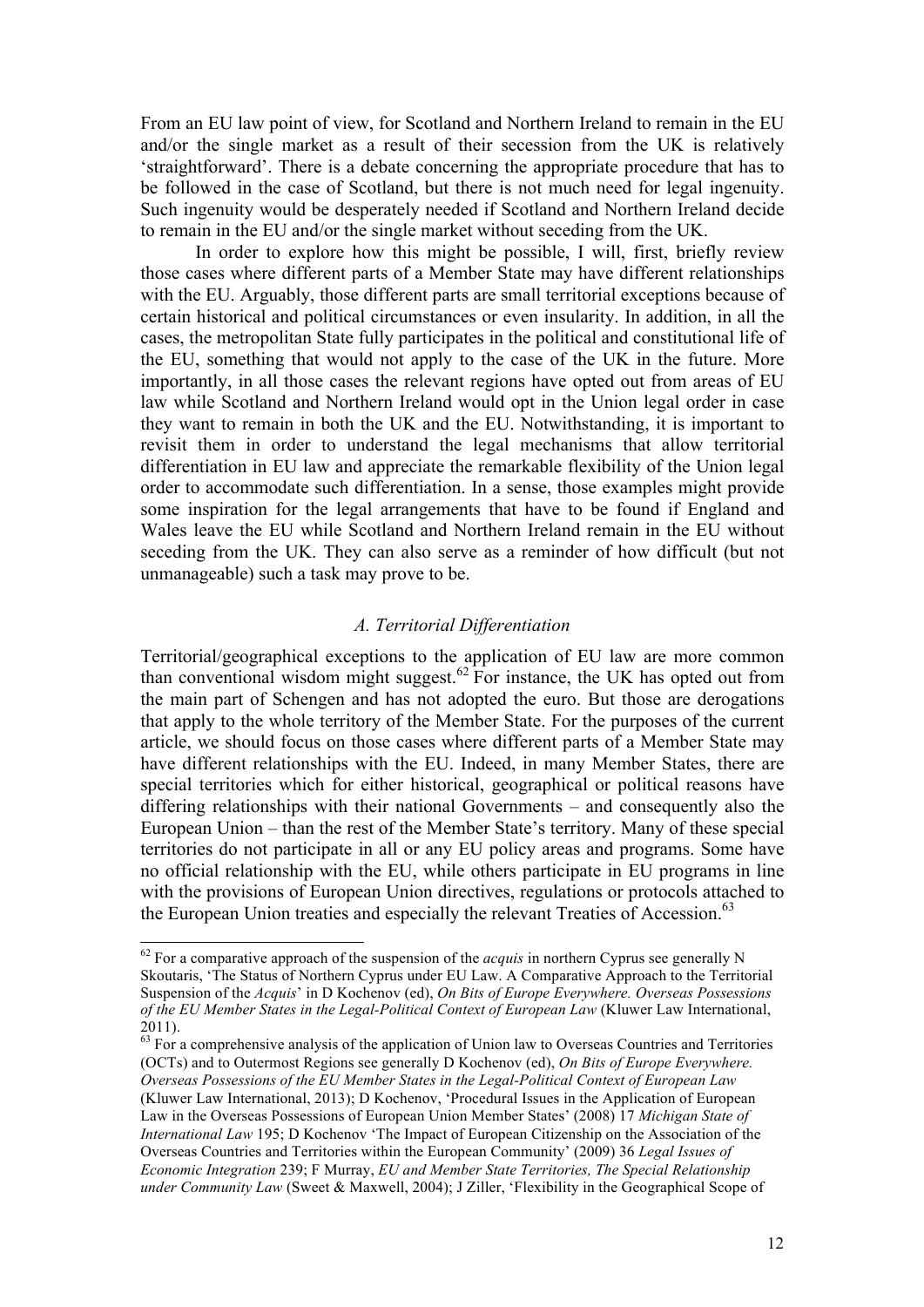First of all, there are eight regions of EU Member States called the Outermost regions, <sup>64</sup> where the *acquis*, generally speaking, applies by virtue of Article 355(1) TFEU. However, the Council, 'taking account of the structural social and economic situation' of these regions and 'their remoteness, insularity, small size, difficult topography and climate, economic dependence on a few products, the permanence and combination of which severely restrain their development', has adopted 'specific measures aimed, in particular, at laying down the conditions of application' of the Treaties to those regions, including common policies.<sup>65</sup> So, in practical terms, while EU law applies fully there, there are derogations to its application.<sup>66</sup>

Apart from the Outermost regions, there are some other territories that enjoy *ad hoc* arrangements in their relationship with the EU. In most of those cases, their status is governed by protocols attached to their respective countries' accession treaties. The rest owe their status to European Union legislative provisions which exclude the territories from the application of the legislation concerned.

According to Article 355(3) TFEU, the Treaty applies to 'the European territories for whose external relations a Member State is responsible'. In practice, Gibraltar is the only territory covered by this clause. Gibraltar, a British overseas territory, is part of the EU, having joined the European Economic Community with the UK in 1973. By virtue of Article 28 of the UK Accession Treaty, Gibraltar is outside the Customs Union and VAT Area and is excluded from the Common Agricultural Policy.

Pursuant to Article 355(4) TFEU, the Treaties also apply to the Åland Islands, a group of Swedish-speaking Finnish islands off the Swedish coast, in accordance with Protocol No 2 of the Finnish Act of Accession 1994. There, derogations to the free movement of people and services, the right of establishment and the purchase or holding of real estate are provided.<sup>67</sup>

The EU Treaties apply to the Channel Islands and the Isle of Man as well but to the extent necessary to ensure the implementation of the 'arrangements for those

l

EU Law: Diversity and Differentiation in the Application of Substantive Law on Member States' Territories' in G de Búrca and J Scott (eds), *Constitutional Change in the EU: From Uniformity to Flexibility* (Hart Publishing, 2000) 113; J Ziller, 'Les collectivités des outre-mer de l'Union européenne'in JY Faberon (ed), *L' Outre-mer Français: La nouvelle donne institutionelle* (Documentation française, 2004); J Ziller, 'L' Union européene et l'outre-mer' (2005) 113 *Pouvoirs* 145; J Ziller, 'The European Union and the Territorial Scope of European Territories' (2007) 38<br>Victoria University Wellington Law Review 51.

*Victoria University Wellington Law Review* 51. <sup>64</sup> The Outermost regions are French Guadeloupe, French Guiana, Martinique and Réunion, Saint-Barthélemy, Saint-Martin, the Spanish Canary Islands and the Portuguese Azores and Madeira. Mayotte became an outermost region of the European Union on 1 January 2014, following a 2009 referendum with an overwhelming result in favour of the department status.

 $65$  Article 349 TFEU. In June 2001 the Council adopted two sets of Regulations based on the priorities identified in the Commission Report on the measures to implement Art 299(2) TEC: the Outermost regions of the European Union, COM(2000) 147, 14 March 2000. The first set of Regulations (Council Regulations 1447/2001, 1448/2001, 1449/2001, 1450/2001, 1451/2001, [2001] OJ L198/1) aimed to take fuller account of the specific nature of the Outermost regions, under the Structural Funds, as defined in Article 349 TFEU, while the second set (Council Regulations 1452/2001, 1453/2001, 1454/2001, [2001] OJ L198/11) aimed to amend the CAP in order to take greater account of the specific local conditions of the region.

<sup>66</sup> For a comprehensive analysis of the application of the *acquis* in the Outermost Regions see generally Kochenov, 'Substantive and Procedural Issues in the Application of European Law in the Overseas Possessions' (above n 63) 227–244 and 268–286.<br><sup>67</sup> Act concerning the condition of accession of the Kingdom of Norway, the Republic of Austria, the

Republic of Finland and the Kingdom of Sweden and the adjustments to the Treaties on which the European Union is founded [1994] OJ C 241/21.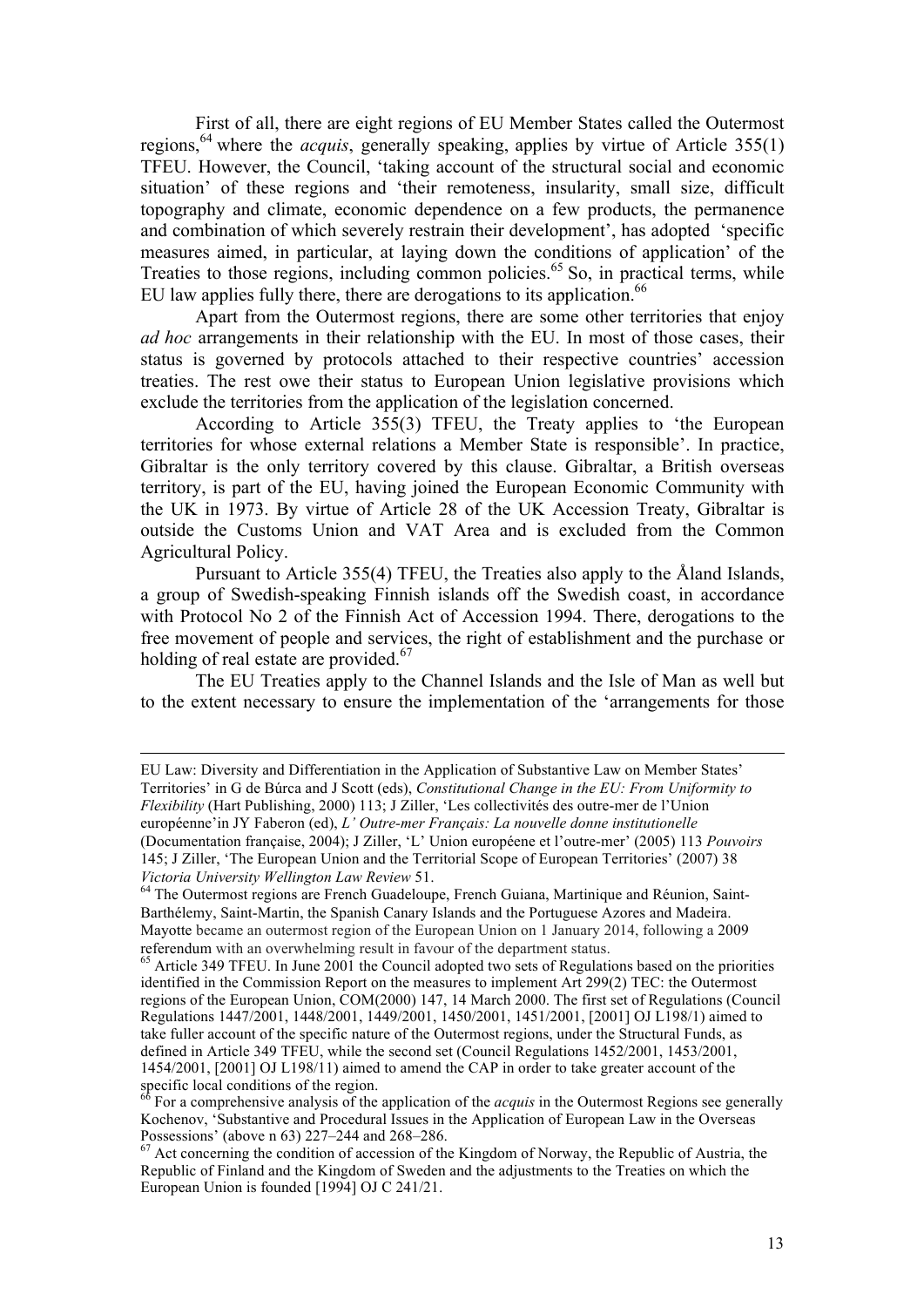islands set out' in Protocol No  $3$  of the Act of Accession 1972.<sup>68</sup> This effectively means that they are part of the Union only for the purposes of customs and the free movement of goods and in relation to some aspects of the Common Agricultural Policy.

In contrast to the formerly mentioned areas, the Treaties do not apply in the Faroe Islands pursuant to Article 355(5)(a). They have, however, the status of a third country enjoying preferential treatment with respect to the Union. That status is regulated by two basic agreements, one concerning fisheries<sup>69</sup> and the other trade.<sup>70</sup>

Another category of differentiated integration concerns the Overseas Territories. Each one of them has a special relationship with one of the Member States of the Union.71 Part Four of the TFEU Treaty governs their relationship with the EU. They were invited to form association agreements with the  $EU^{72}$  and may opt-in to EU provisions on the freedom of movement for workers<sup>73</sup> and freedom of establishment.<sup>74</sup> They are not subject to the EU's common external tariff<sup>75</sup> but may claim customs duties on goods imported from the EU on a non-discriminatory basis.<sup>76</sup> They are not part of the EU and EU law applies to them only insofar as is necessary to implement the association agreements.<sup>77</sup> Concerning the Union citizenship status of the inhabitants of the OCTs, we could argue that, although the OCTs fall *de jure* outside the territorial scope of the Treaties, their inhabitants are considered Union citizens.78

Finally, for the sake of completeness, we could also refer to the special status of the German enclave town of Büsingen am Hochrhein and the Italian enclaves of Campione d'Italia and Livigno which are all fully surrounded by Switzerland and the Spanish enclaves of Ceuta and Melilla on the Moroccan coast. All those enclaves and the German island of Heligoland, despite their different locations, are excluded from the Customs Union<sup>79</sup> and the VAT area.<sup>80</sup>

<sup>&</sup>lt;sup>68</sup> Article 355(6)(c) TFEU.<br><sup>69</sup> Council Regulation (EEC) No 2211/80 of 27 June 1980 on the conclusion of the Agreement on fisheries between the European Economic Community and the Government of Denmark and the Home Government of the Faroe Islands [1980] OJ L226/1.<br><sup>70</sup> Council Decision 97/126/EC of 6 December 1996 concerning the conclusion of an agreement

between the European Community, on the one part, and the Government of Denmark and the Home Government of the Faroe Islands, on the other [1997] OJ L53/1.<br><sup>71</sup> Twelve with the UK: Anguilla, Cayman Islands, Falkland Islands, South Georgia and the South

Sandwich Islands, Montserrat, Pitcairn, Saint Helena and the Dependencies, British Antarctic Territory, British Indian Ocean Territory, Turks and Caicos Islands, British Virgin Islands and Bermuda (Bermuda, although formally an OCT listed in Annex II, does not benefit from the EU-OCT Association); Five with France: New Caledonia and Dependencies, French Polynesia, French Southern and Antarctic Territories, Wallis and Futuna Islands (known collectively as '*Territoires d'outre mer*') and Saint Pierre and Miquelon; Two with the Netherlands: Aruba and the Netherlands Antilles (Bonaire, Curaçao Saba, Sint Eustatius and Sint Maarten); and one with Denmark: Greenland.

<sup>&</sup>lt;sup>72</sup> Article 198 TFEU.<br>
<sup>73</sup> Article 202 TFEU.<br>
<sup>74</sup> Article 199(5) TFEU.<br>
<sup>75</sup> Article 200(1) TFEU.<br>
<sup>76</sup> Article 200(3) and (5) TFEU.<br>
<sup>77</sup> Article 355(2) TFEU.<br>
<sup>77</sup> Article 355(2) TFEU.<br>
<sup>78</sup> See *Eman and Sevinger v* EU:C:2006:545.<br><sup>79</sup> Article 3 of Council Regulation (EEC) No 2913/92 of 12 October 1992 establishing the Community

Customs Code [1992] OJ L302/1.

<sup>&</sup>lt;sup>80</sup> Article 6 of Council Directive 2006/112/EC of 28 November 2006 on the common system of value added tax, [2006] OJ L 347/1.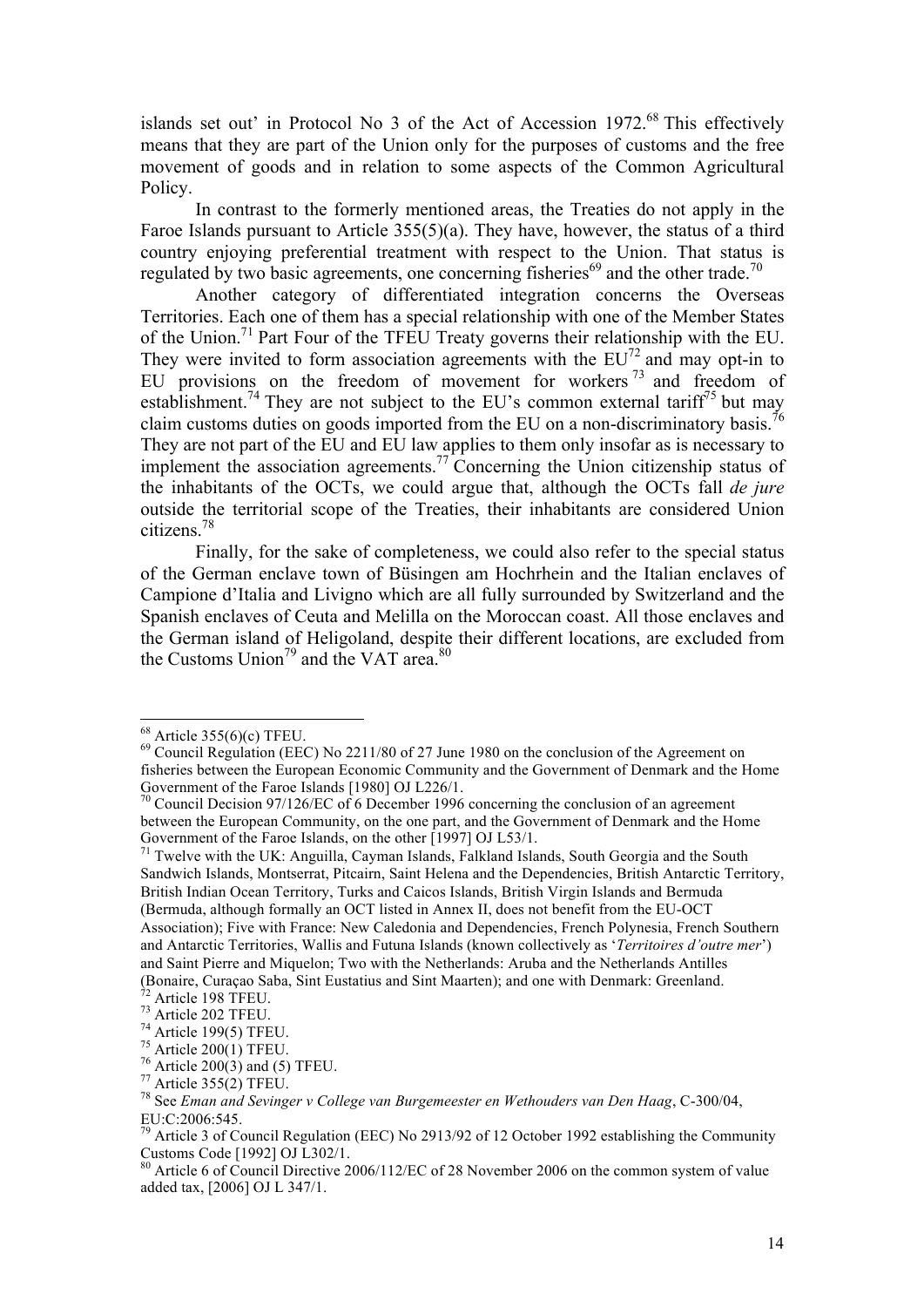This brief study shows, in the most emphatic way, that the application of the *acquis* has been influenced on many occasions by certain historical, political or even geographical conditions. The width and breadth of the subject matter of those territorial exceptions cannot be overstated. Having said that, only in the case of Greenland was the territorial differentiation a result of the decision of the people to withdraw from the EU in a referendum. More importantly, in all those cases, the metropolitan State takes full part in the political and constitutional life of the EU. Notwithstanding, it is important to note for the purposes of our paper that the EU legal order allows for the differentiated application of the *acquis* within different parts of the same Member State.

# *B. The Quest for a Differentiated Brexit: From 'Reverse Greenland' and Cyprus to Reverse Svalbard*

## *1. Remaining in the EU and/or the single market*

As I mentioned before, the only historical precedent of a territory that voted to withdraw from the EU is Greenland. Greenland is an autonomous territory under the Danish sovereignty. In 1982, Greenlanders voted against being subject to the EEC Treaty. After three years of negotiations, the Member States concluded the Greenland Treaty on its new status under EU law. According to this Treaty, Greenland became an associated territory under Article 204 TFEU. As a result, Part Four of TFEU on the Association of the Overseas Countries and Territories applies to Greenland. Notwithstanding, Greenlanders are still Union citizens.<sup>81</sup>

The fact that Greenland is the only historical precedent of a partial territorial withdrawal from the EU has led a number of experts to discuss whether a 'Reverse Greenland' model could be used if Scotland and Northern Ireland decide to remain both in the EU without seceding from the UK.<sup>82</sup> According to this model, the Treaties would be amended to the extent that Union law would not apply to England and Wales but would fully apply to the other two constituent nations.

The Scottish Government, however, has accepted that the 'Reverse Greenland' model is 'unlikely to attract the support of the UK Government as both would require the UK formally to remain a Member State of the EU, something that the UK Government has indicated it will not do.<sup>83</sup> This is why, they have proposed as an alternative that Scotland should remain in the EEA and thus in the single market. A similar proposal has been put forward by a number of academics with regard to Northern Ireland<sup>84</sup>

Both proposals envisage two pathways for those regions to achieve EEA membership. The first option entails a UK-sponsored membership. The UK will opt for membership to the EEA but there will be a territorial exemption for England and Wales. The EEA *acquis* will fully apply only in Scotland and/or in Northern Ireland. The precedent for that can be also found in the Arctic circle. Norway has secured a

<sup>&</sup>lt;sup>81</sup> Treaty Amending, With Regard to Greenland, the Treaties Establishing the European Communities, [1985] OJ L29/1; F Weiss, 'Greenland's Withdrawal from the European Communities', (1985) 10 *European Law Review* 173.<br><sup>82</sup> See for instance T Lock, 'A European Future for Scotland?', available at verfassungsblog.de/a-

european-future-for-scotland/; https://www.opendemocracy.net/uk/adam-ramsay/reverse-greenland-<br>letting-scotland-stay (last visited 28 August 2017).

 $\frac{83}{84}$  Above n 6, para 118. <br> $\frac{84}{8}$  B Doherty et al., 'Northern Ireland and Brexit: The European Economic Area Option' EPC Paper, available at http://epc.eu/documents/uploads/pub\_7576\_northernirelandandbrexit.pdf (last visited 28 August 2017).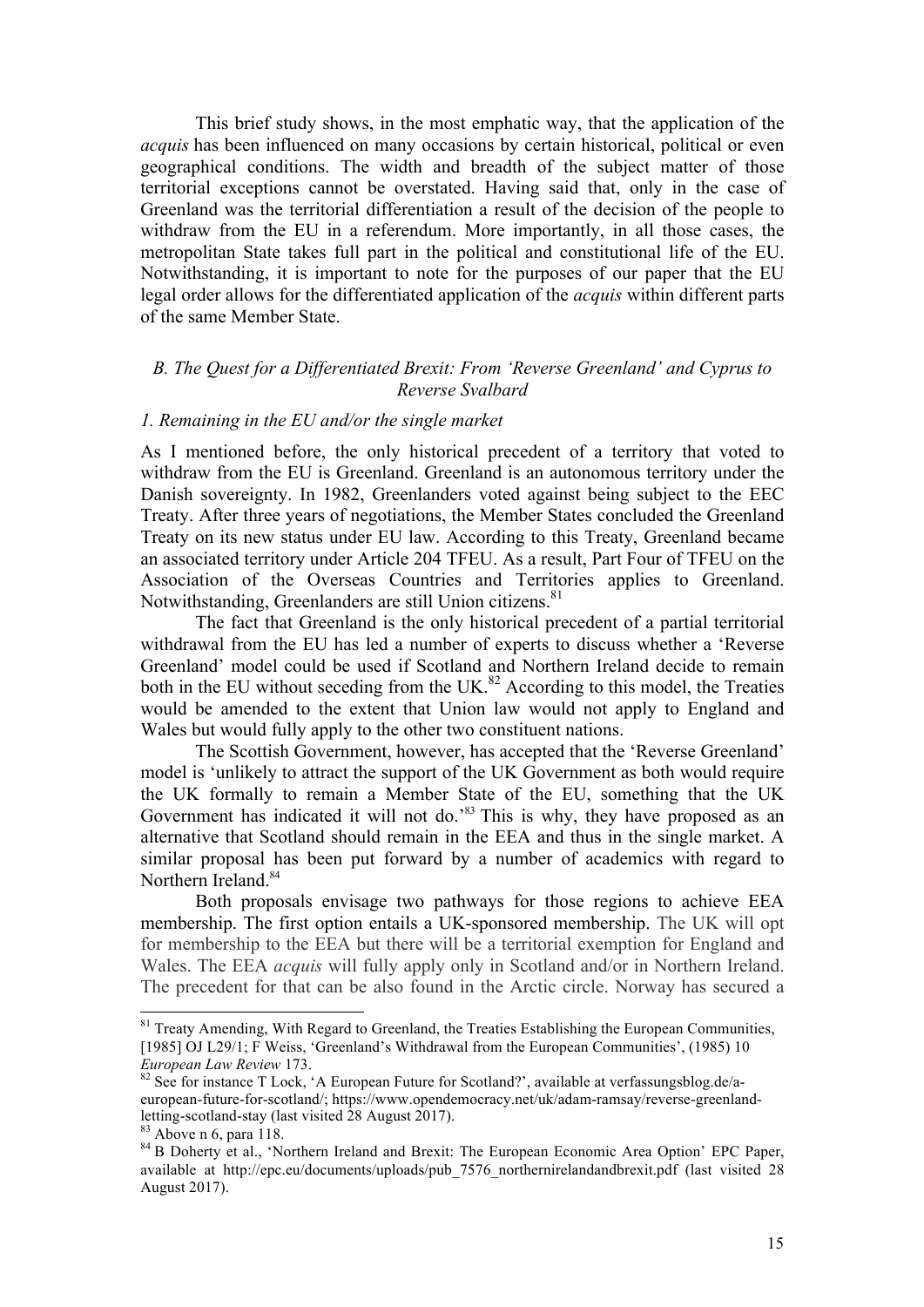territorial exemption for the insular islands of the archipelago of Svalbard that are not part of EEA.<sup>85</sup> Alternatively, there should be an amendment of the EFTA Convention and the EEA Agreement that would allow the membership of sub-state entities. To this effect, it should be pointed out that although it is not an independent State, the Faroe Islands is currently exploring the possibility of joining EFTA.<sup>86</sup>

Theoretically speaking, all the aforementioned options are legally possible. There are certain legal and practical issues that would have to be dealt with, not least because – unlike Greenland, Faroe Islands and Denmark and Norway and Svalbard – Scotland and England share a territorial border. Were the UK to leave the single market and customs union as Theresa May announced in her Lancaster House speech, $87$  so long as Scotland remained in a customs union with the rest of the UK, there would be no need for a customs frontier between Scotland and England. However, if free movement of people did not apply to England and Wales but did apply to Scotland through the EEA, there is a question to be posed about how this may influence people crossing between the two sides of the internal border given the existence of the Common Travel Area (CTA).<sup>88</sup>

This is exactly why in the next section we would be also referring to how the EU has dealt with the case of Cyprus. Cyprus is the only Member State where the *acquis* does not apply to a significant part of its territory and there is a territorial border between the part where it applies and where it does not. Of course the historical and political conditions that led to the suspension of the *acquis<sup>89</sup>* in Cyprus does not bear any resemblance to the post-Brexit political situation in the UK. However, the legal arrangements that were used in order to accommodate the Cyprus problem could offer some much needed inspiration if Scotland and Northern Ireland were to decide to remain in the EU and/or the single market without seceding from the UK.

What is important to note for the purposes of the present paper is that Article 2 of Protocol No 10 has allowed for the adoption of the Green Line Regulation.<sup>90</sup> This is an interesting piece of legislation because it regulates the free crossing of people and goods between an area of a Member State where the free movement *acquis*  applies and is within the customs union and one where the free movement *acquis* does not apply and is outside the customs union. In that sense, we will refer to it as a useful legal tool that could provide for some inspiration if Scotland and Northern Ireland decide to remain in the EU and/or the single market. Interestingly enough, the UK Government explicitly referred to the Green Line Regulation as one of the examples

<sup>&</sup>lt;sup>85</sup> Protocol 40 on Svalbard of the Agreement on the European Economic Area [1994] OJ L1/208.<br><sup>86</sup> For an analysis of the EU status of the Faroe Islands, see J Hartmann, 'The Faroe Islands: possible lessons for Scotland in a new post-Brexit devolution settlement' available at

https://papers.ssrn.com/sol3/papers.cfm?abstract\_id=2909543 (last visited 28 August 2017).<br><sup>87</sup> Available at http://www.telegraph.co.uk/news/2017/01/17/theresa-mays-brexit-speech-full/ (last

visited 28 August 2017).<br><sup>88</sup> The Common Travel Area (CTA) is a special travel zone between the Republic of Ireland and the

UK, Isle of Man and Channel Islands. It dates back to the establishment of the Irish Free State in 1922. Nationals of CTA countries can travel freely within the CTA without being subject to passport controls.<br><sup>89</sup> Article 1 of Protocol No 10 (above n 60).

<sup>&</sup>lt;sup>90</sup> Council Regulation (EC) No  $866/2004$  of 29 April 2004 on a regime under Article 2 of Protocol 10 to the Act of Accession [2004] OJ L 206/51. For a comprehensive analysis of the Green Line Regulation regime see N Skoutaris, 'The application of the acquis communautaire in the areas not under the effective control of the Republic of Cyprus: The Green Line Regulation', 45 *Common Market Law Review* (2008) 727.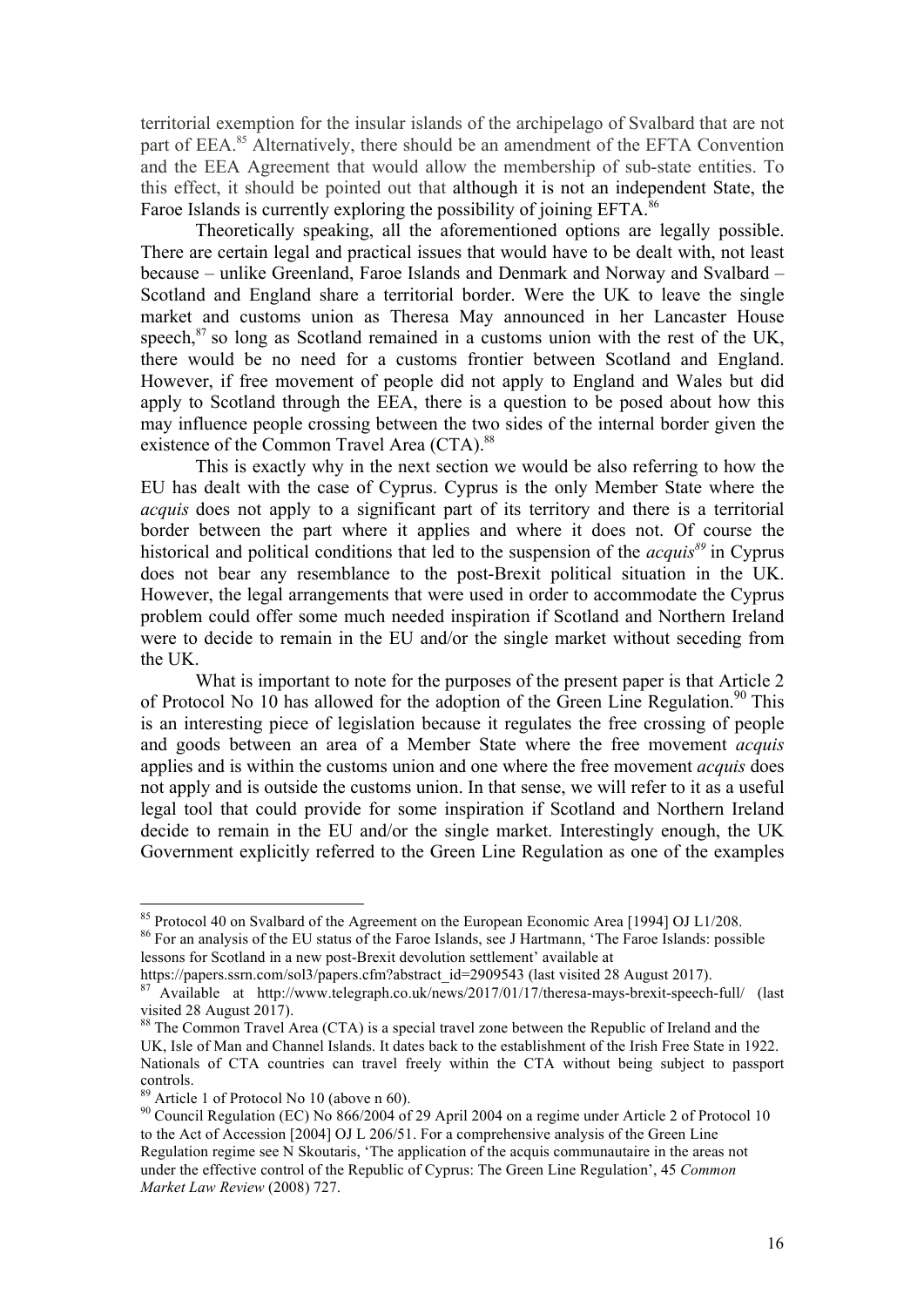'of where the EU has set aside the normal regulations and codes set out in EU law in order to recognise the circumstances of certain border areas.'91

# *2. The application of the fundamental freedoms*

Article 21 TFEU, provides that every EU citizen has the 'right to move and reside freely within the territory of the Member States'. One of the declared goals of Brexit is to terminate the application of free movement of people in the UK. If Scotland and/or Northern Ireland, however, remain in the single market the relevant Treaty provisions will be applying to part of the territory of the State in the same way that they apply only South of the Green Line but not in northern Cyprus.

This means that there is a possibility of a border between the areas where the free movement *acquis* applies and the ones where it does not. In order to deal with this situation in Cyprus, where free movement of people is suspended only in part of its territory, the Republic of Cyprus carries out checks on all persons crossing the Green Line with the aim of combating illegal immigration of third-country nationals and to detect and prevent any threat to public security and public policy.<sup>92</sup> All persons crossing the line should undergo at least one such check in order to establish their identity.<sup>93</sup>

If a similar measure were to be applied in the territorial border between England and Scotland or the maritime border between Northern Ireland and the Rest of the UK, it would be the Scottish/Northern Irish authorities that would have to police this 'EU border'. It is interesting to note that the Cypriot authorities carry out checks on all persons crossing the borders including their own citizens and other EU citizens, not least because Cyprus is also not part of the *Schengen* Area. By analogy, this would mean that the Scottish/Northern Irish authorities would be faced with the tantamount task of policing a border that tens of millions cross every year.

Of course, such hard border can be avoided if UK remains in the single market. However, following Theresa May's Lancaster House speech such prospect seems unrealistic. A more realistic option to avoid a hard border would entail that immigration checks would be conducted in places other than borders. For instance, Ruparel has suggested that 'the enforcement of ensuring people do not over-stay' can take place 'via other mechanisms such as regulating access to social security and the job market.' 94

Undoubtedly, all the aforementioned arrangements sound arduous and cumbersome. However, it should be noted that unless a similar arrangement to the one described in this section, is achieved with regard to Northern Ireland, the same problems will occur *mutatis mutandis* in the Irish border post-Brexit. <sup>95</sup> The difference is that a hard Irish border would pose a significant threat to the stability of the fragile peace process.

<sup>&</sup>lt;sup>91</sup> Above n 17, para 42. For an analysis see N Skoutaris, 'Footnotes in Ireland' available at http://www.skoutaris.eu/blog/2017/8/18/footnotes-in-ireland (last visited 28 August 2017).

<sup>&</sup>lt;sup>92</sup> Article 2(1) of the Green Line Regulation<br><sup>93</sup> Article 2(2) of the Green Line Regulation.<br><sup>94</sup> T McGuiness and M Gower, 'The Common Travel Area and the special status of Irish nationals in UK law' House of Commons Briefing Paper No 7661, 18.

<sup>&</sup>lt;sup>95</sup> The analogy between the post-Brexit situation in the Irish border and the territorial border between England and Scotland if the latter remains in the single market were also underlined by the Scottish Government. In their 2016 blueprint on Scotland's Place in Europe, they suggested that whatever instruments are used for the Northern Ireland/Republic of Ireland border should be applied *mutatis mutandis* between Scotland and England.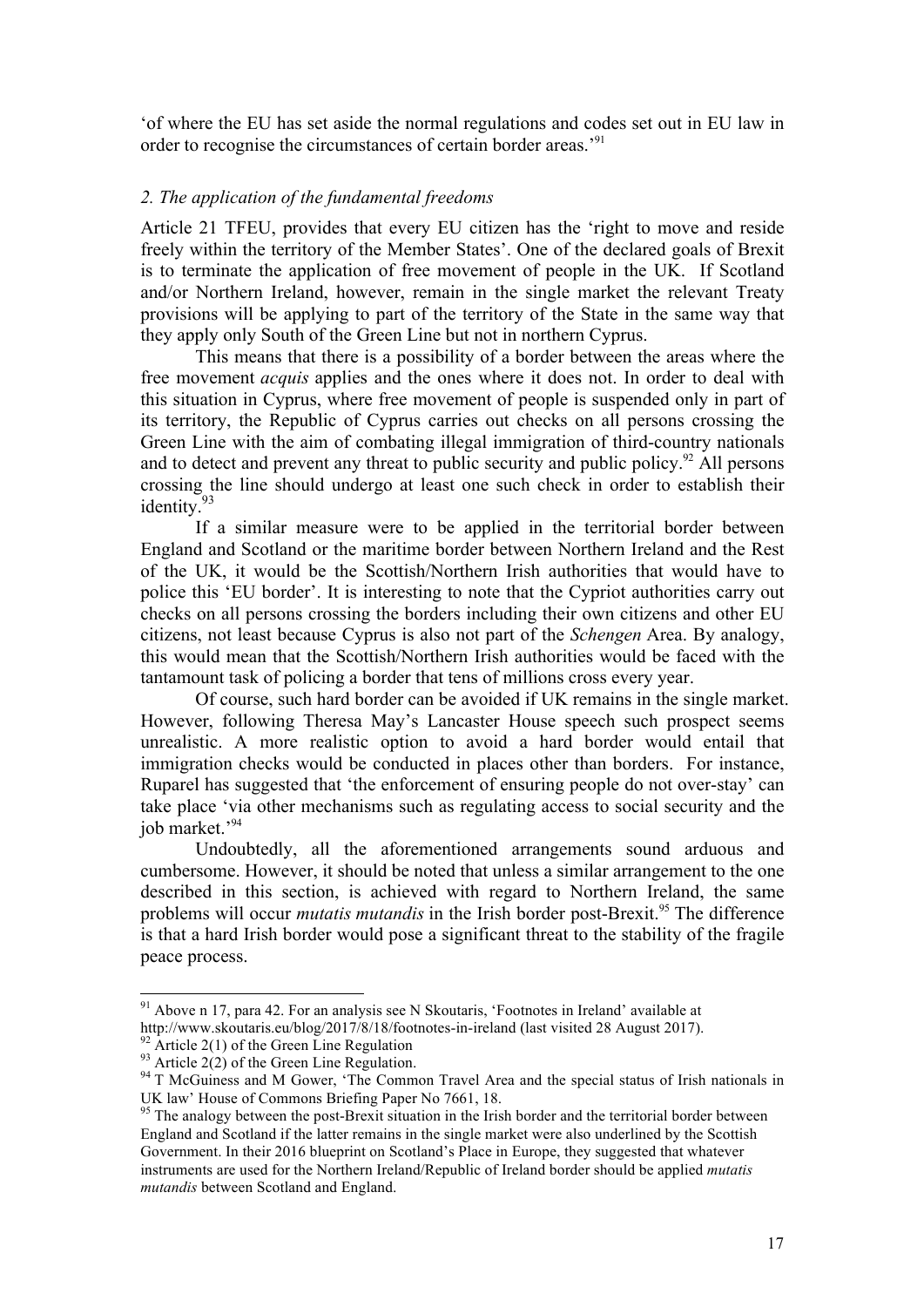Concerning the free movement of persons, the challenges that would arise if Scotland and/or Northern Ireland remain in the single market are identical whether they would be members of the EU or the EEA. However, with regard to the free movement of goods, the choice between the two is significant. The reason being that if an area is not within the EU (including the ones that are part of the EEA), it is outside the EU's customs union. So, it has a customs border with the European Union. At the same time, this means that it can negotiate its own free trade and customs unions.

Starting with the scenario according to which Scotland and/or Northern Ireland remain within the EU's customs union. This means that there would be a customs border between those two regions and the rest of the UK given that the current administration has clarified that their goal is that the UK would be outside the EU's customs union. Again, it is interesting to look at how the EU managed to regulate its trade relations with northern Cyprus which is outside the customs union and where free movement of goods does not apply. In agreement with the Republic of Cyprus, the EU authorised a Turkish Cypriot NGO, the Turkish Cypriot Chamber of Commerce,  $96$  to issue accompanying documents so that goods originating in northern Cyprus may cross the line and be circulated in South Cyprus and the Union market. More importantly, those goods are deemed as originating in Cyprus/EU and thus they are not subject to customs duties or charges having equivalent effect when they are introduced in the Government Controlled Areas.<sup>97</sup> Similar agencies could be authorised in England and Wales in order their traders not to face the Union common external tariff even when they 'export' to Scotland and Northern Ireland. Alternatively, there could be free crossing of goods with tighter checks at certain focal points such as ports and airports.

Of course, if the UK signs a Free Trade Agreement with the EU, goods that would be wholly obtained or have undergone their last, substantial, economically justified processing or working, in an undertaking equipped for that purpose, in England and Wales<sup>98</sup> would not be subject to customs duties or charges having equivalent effect.<sup>99</sup> All the other goods, however, would face Union common external tariff.

This is perhaps why the Scottish Government<sup>100</sup> and the aforementioned group of academics<sup>101</sup> have prioritised Scotland and Northern Ireland remaining in the EEA. That would allow goods originating from those regions to move freely in the EU, while remaining outside of the EU's customs union. In that case, the border between Ireland and Northern Ireland would resemble the Sweden/Norway customs border where the use of technology has minimised the disruption arising from a customs border between a State that is within the EU's customs union and one that is not.

*3. Constitutional Reconfiguration*

<sup>&</sup>lt;sup>96</sup> Article 4(5) of the Green Line Regulation; Commission Decision 2004/604/EC of 7 July 2004 on the authorisation of the Turkish Cypriot Chamber of Commerce according to Article 4(5) of Council Regulation (EC) No 866/2004, [2004] OJ L 272/12.

<sup>&</sup>lt;sup>97</sup> Article 4(2) of the Green Line Regulation.<br><sup>98</sup> Council Regulation (EEC) No 2913/92 establishing the Union Customs Code [1992] OJ L 302/1.<br><sup>99</sup> A similar arrangement applies to goods originating in northern Cyprus, A

Line Regulation.

 $\frac{100}{101}$  See above n 6.<br> $\frac{101}{101}$  See above n 84.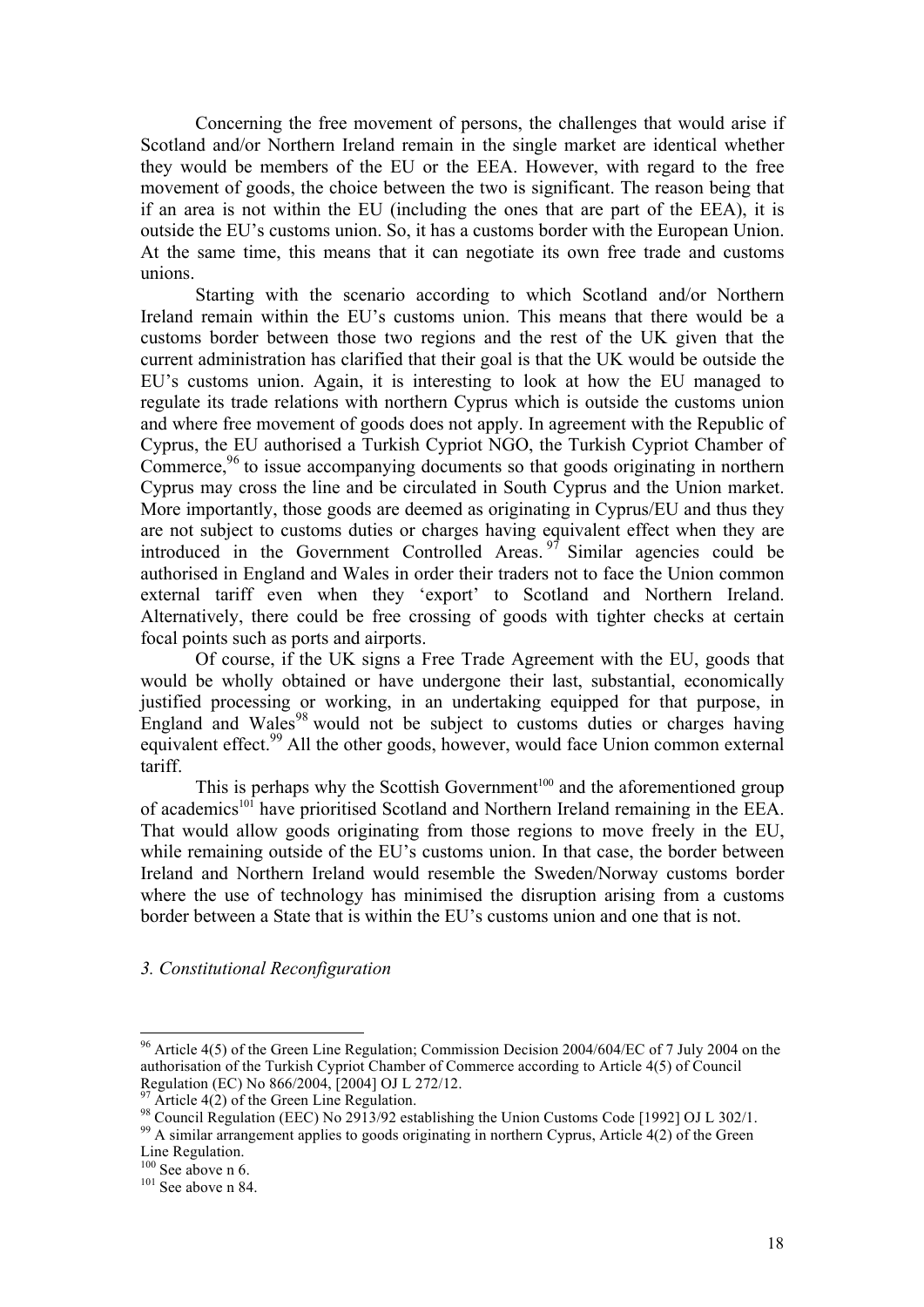In the previous section, we managed to appreciate some of the issues that would have to be addressed if Scotland and Northern Ireland are to remain in the EU and/or the single market without seceding from the UK. All those issues relate one way or another to the differentiated application of the fundamental freedoms. However, in such a scenario, there also needs to be a fundamental constitutional amendment of the relevant Devolution Acts, not least in order for the devolved administrations to possess the relevant competences to take decisions at the EU/EEA level. In fact, the Scottish Government has argued that Scotland would have to acquire competences in a number of areas, such as international relations like the Belgian sub-state entities and immigration like Quebec.<sup>102</sup>

The flexible nature of the idiosyncratic UK constitution suggests that the hurdle will not be insurmountable from a legal point of view. In fact, one could argue that the EU (Withdrawal) Bill offers a chance to enhance and strengthen the competences of the devolved governments instead of limiting their subconstitutional<sup>103</sup> space as the Scottish Government argues that it does in its current form.<sup>104</sup> Having said that, such an amendment to the devolution arrangement would mark the complete transformation of the UK state to one of the most decentralised in the world. The government of the United Kingdom would have to at least share its competences with the devolved administrations, even in the area of external relations and defence, to the extent that Scotland and Northern Ireland might want to participate in the Common Foreign and Security Policy and the Common Security and Defence Policy. Moreover, their ministers would need to be able to sign international agreements, such as multilateral conventions that are concluded as mixed agreements. In that sense, Scotland and Northern Ireland would be arguably the regions with the highest legislative autonomy in the world, making it hard to see the difference between their status and independence.<sup>105</sup>

The representation of Scotland and Northern Ireland in the EU/EEA would also have to be settled. The reason being that, if England and Wales withdraw from the EU/EEA, it would be practically impossible and politically not prudent for the UK government to represent the two constituent nations that have remained in the single market to the relevant institutions.

So, if the two regions succeed in remaining in the EU without seceding from the UK, they would 'need to speak with a single voice and ensure proper application of European Union law' as the European Council has noted.<sup>106</sup> This reflects both the pragmatic and the legal demands of Union membership as it affects the 'interface' between the Member State and the Union. With regard to the 'single voice' requirement, we note that it is relevant for many kinds of decision-making procedures. Ways will need to be found to ensure that Scotland and Northern Ireland are represented in various EU *fora,* such as the European Council.107 Moreover, although

<sup>&</sup>lt;sup>102</sup> See, for instance, above n 6, para 163.<br><sup>103</sup> E Posner and T Ginsburg, 'Subconstitutionalism', John M Olin Law and Economics Working Paper No. 507, available at

http://chicagounbound.uchicago.edu/cgi/viewcontent.cgi?article=1466&context=law\_and\_economics (last visited 28 August 2017).

<sup>&</sup>lt;sup>104</sup> See M Elliott, 'A "blatant power grab"? The Scottish Government on the EU (Withdrawal) Bill', available at https://publiclawforeveryone.com/2017/08/10/a-blatant-power-grab-the-scottishgovernment-on-the-eu-withdrawal-bill/ (last visited 28 August 2017).<br><sup>105</sup> I would like to thank professor Cremona for pointing this out to me.<br><sup>106</sup> Council of the European Union, Seville European Council 21 and 22 June

conclusions (13463/02), para 24.

 $107$  Art 15 TEU.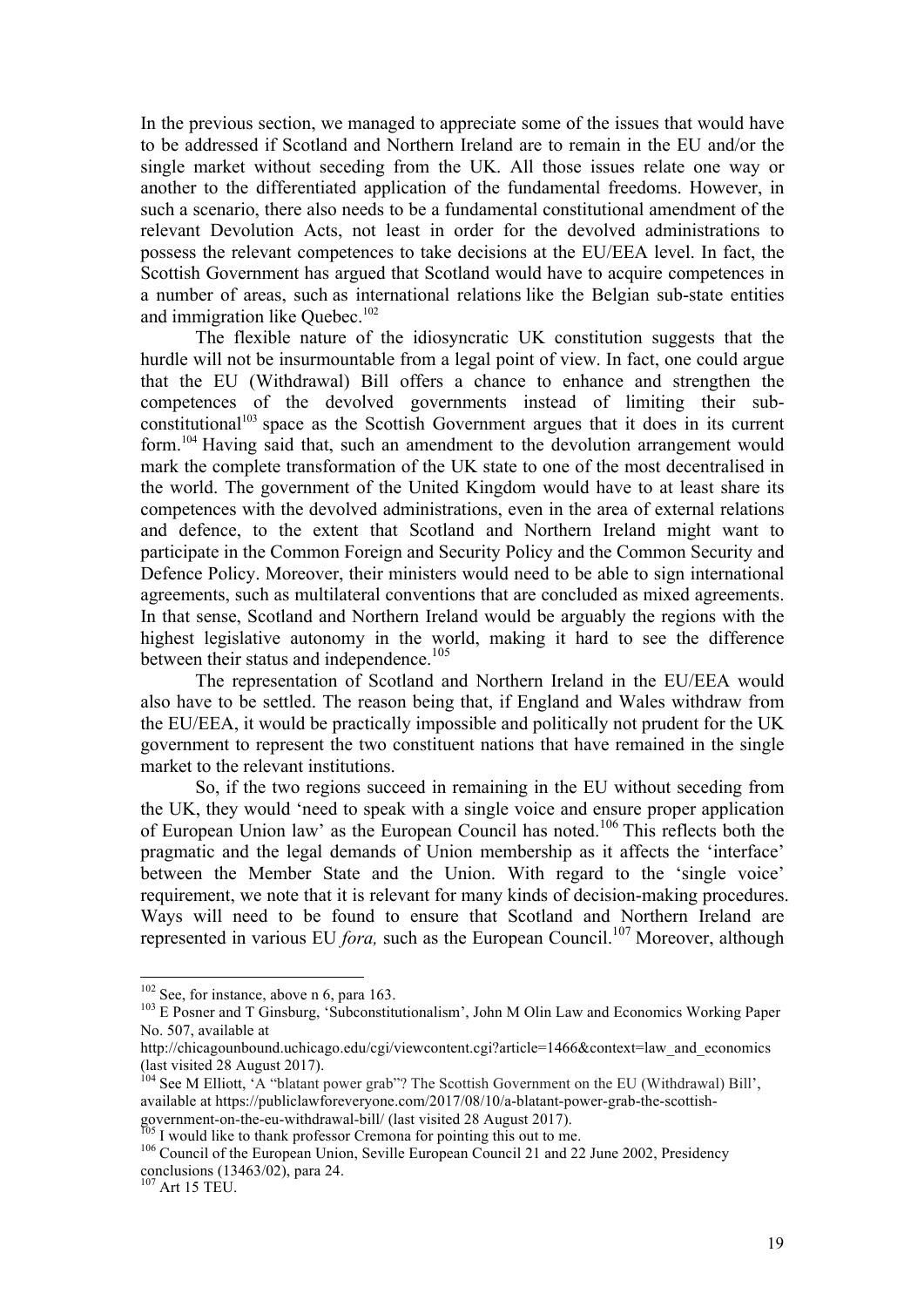Article 16 TEU provides that the Council consists 'of a representative of each Member State at ministerial level, who may commit the government of the Member State in question and cast its vote', it is not prescribed to which internal level of government that representative shall belong. A number of paradigms arising from EU Member States practices exist.<sup>108</sup> So it would be for the two regions to decide which minister of which regional government would represent them each and every time.<sup>109</sup> To this effect, it is important to note that an EU Member State is free to cast a positive or negative vote or to abstain from voting in the EU decision-making process. Thus, if the governments of the two UK constituent nations cannot adopt a common position in some EU matters, that would not be in conflict with Union law.

The conclusions of the Seville European Council also underlined that Member States need 'to... ensure proper application of European Union law'.<sup>110</sup> This is a reference to Article 4 TFEU, according to which an EU Member State should 'take any appropriate measure, general or particular, to ensure fulfilment of the obligations arising out of the EU Treaties or resulting from the acts of the institutions of the Union'. With regard to that, firstly, note that since the 1964 *Costa v ENEL* judgment $111$  of the Court of Justice, EU law enjoys supremacy over national law, including constitutional law.<sup>112</sup> Member States, however, are free to decide on how to integrate this principle into their national law. $113$  In fact, both the Scotland Act 1998 and the Northern Ireland Act 1998 already provide that the Acts of the devolved legislatures should not be incompatible with EU law.<sup>114</sup>

In addition to respecting the supremacy of EU law, the two regions would also have to establish a mechanism to ensure compliance with Union law in the case of a regional 'blocking' i.e. the inability of one of the two to comply with a certain piece of EU legislation. This is particularly important for our case because the CJEU has repeatedly held that a Member State may not plead provisions, practices or circumstances existing in its internal legal system in order to justify a failure to comply with the obligations and time limits laid down in a directive.<sup>115</sup>

 $108$  For different models of representation at the various institutions see N Skoutaris 'The Role of Sub-State Entities in the EU Decision-Making Processes: A Comparative Constitutional Law Approach' in E Cloots, G De Baere and S Sottiaux (eds), *Federalism in the European Union* (Hart Publishing, 2012) 210.

 $109 \text{ F}$  For some suggestions of how this can happen see B O'Leary 'Detoxifying the UK's exit from the EU: a multi-national compromise is possible' available at

http://blogs.lse.ac.uk/brexitvote/2016/06/27/de-toxifying-the-uks-eu-exit-process-a-multi-national-<br>compromise-is-possible/ (last visited 28 August 2017).

<sup>&</sup>lt;sup>110</sup> Seville European Council conclusions (above n 106), para 24.<br><sup>111</sup> Costa v ENEL, 6/64, EU:C:1964:66.<br><sup>112</sup> Internationale Handelsgesellschaft mbH v Einfuhr- und Vorratsstelle für Getreide und Futtermittel,<br>11/70. EU

<sup>&</sup>lt;sup>113</sup> German (Art 23 of German Basic Law) and Italy (Art 11 of the Italian Constitution) have interpreted their respective constitutional provisions, relating to the EU or international relations, as embodying the supremacy of EU law by a 'material change' of the constitution. France (Arts 54 and 55 of the French Constitution) requires a formal change of the specific constitutional provisions before ratifying a Treaty that would otherwise entail obligations that are not compatible with those provisions. Art. 29(5) of the Irish Constitution has expressly incorporated the principle of supremacy to the Constitution.

<sup>114</sup> Scotland Act 1998, section 29(2)(d); Northern Ireland Act 1998, section 24. <sup>115</sup> *Commission v Spain*, C-107/96, EU:C:1997:286; *Commission v Belgium*, C-323/97, EU:C:1998:347.